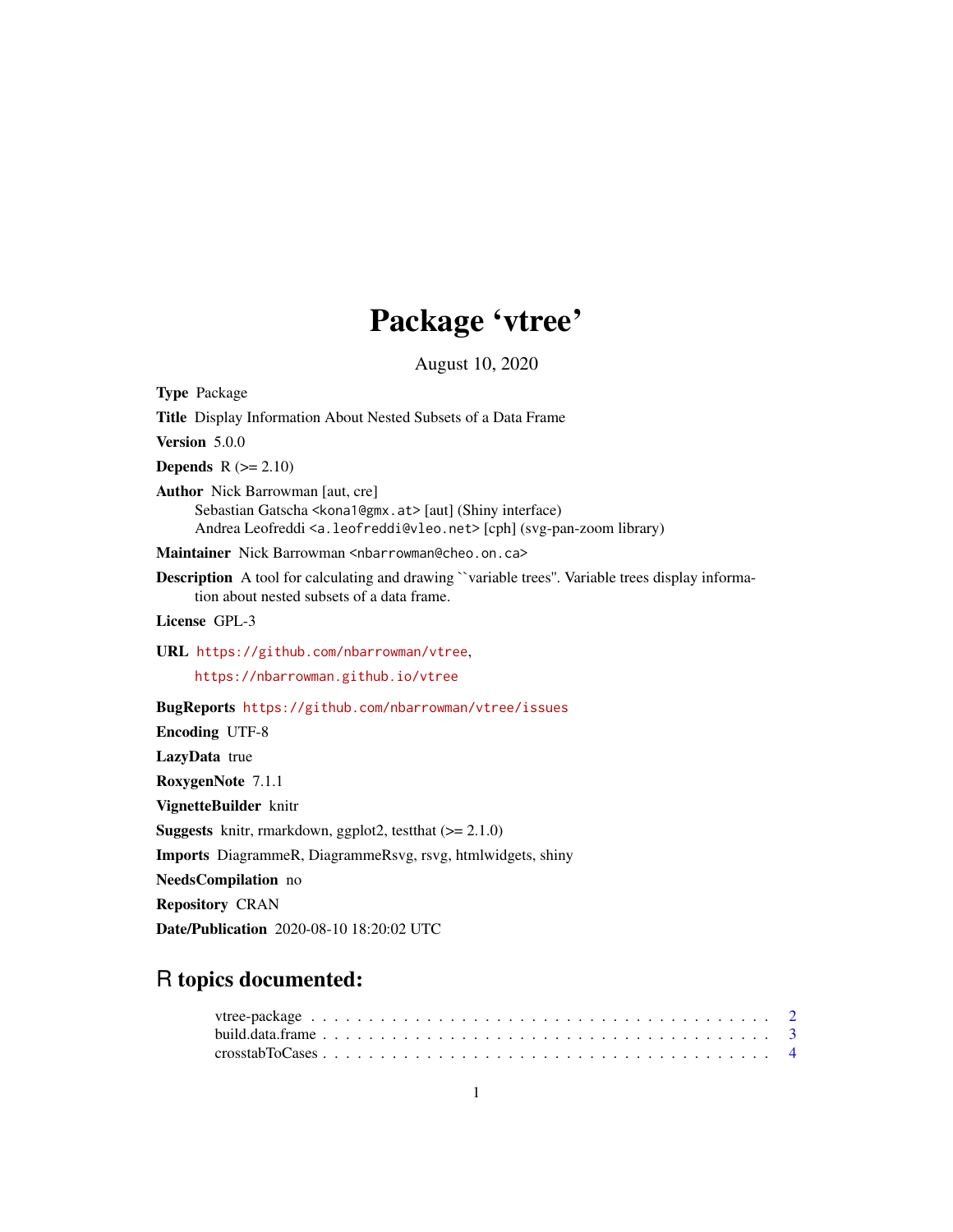# <span id="page-1-0"></span>2 vtree-package

| Index |  | 23 |
|-------|--|----|
|       |  |    |
|       |  |    |
|       |  |    |
|       |  |    |
|       |  |    |
|       |  |    |
|       |  |    |
|       |  |    |
|       |  |    |

vtree-package *vtree: a tool for calculating and drawing variable trees.*

# Description

vtree is a flexible tool for generating variable trees — diagrams that display information about nested subsets of a data frame. Given simple specifications, the vtree function produces these diagrams and automatically labels them with counts, percentages, and other summaries.

With vtree, you can:

- explore a data set interactively, and
- produce customized figures for reports and publications.

For a comprehensive introduction, type: vignette("vtree")

# Author(s)

Nick Barrowman <nbarrowman@cheo.on.ca>

#### See Also

- <https://nbarrowman.github.io/vtree>
- <https://github.com/nbarrowman/vtree>
- Report bugs at <https://github.com/nbarrowman/vtree/issues>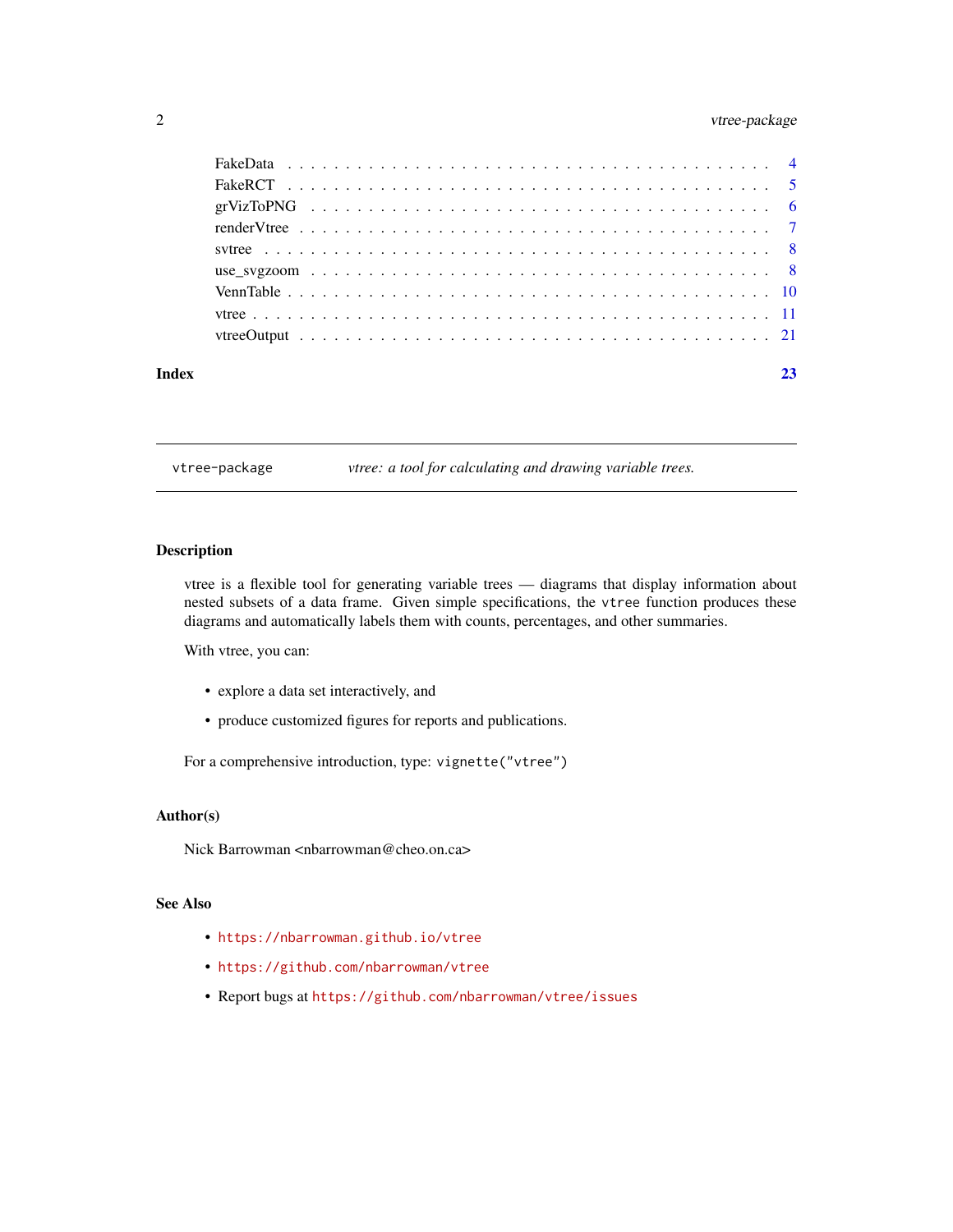<span id="page-2-0"></span>build.data.frame *Build a data frame to display with vtree*

#### Description

Build a data frame by specifying variable names and patterns of values together with frequencies.

# Usage

```
build.data.frame(varnames, ...)
```
# Arguments

| varnames | A vector of variable names.                                                      |
|----------|----------------------------------------------------------------------------------|
| .        | Lists of patterns and the frequency of each pattern. When a pattern is shorter   |
|          | than the list of variable names (for example, 3 variable names but only 2 values |
|          | in the pattern), NA's are substituted for the missing variable names.            |

#### Details

Suppose varnames=c("animal","size","hair"), then one pattern would be list("dog","small","short",4), which specifies 4 dogs that are small and short-haired. Another pattern could be list("cat", "large", "long", 101), specifying 101 large cats.

#### Value

A data frame.

# Author(s)

Nick Barrowman <nbarrowman@cheo.on.ca>

#### Examples

```
# Number of countries in Africa, whether population is over 30 million or not,
# and whether landlocked or not.
# https://www.worldometers.info/geography/how-many-countries-in-africa/
#
df <- build.data.frame(
c("continent","population","landlocked"),
list("Africa","Over 30 million","landlocked",2),
list("Africa","Over 30 million","not landlocked",12),
list("Africa","Under 30 million","landlocked",14),
list("Africa","Under 30 million","not landlocked",26))
```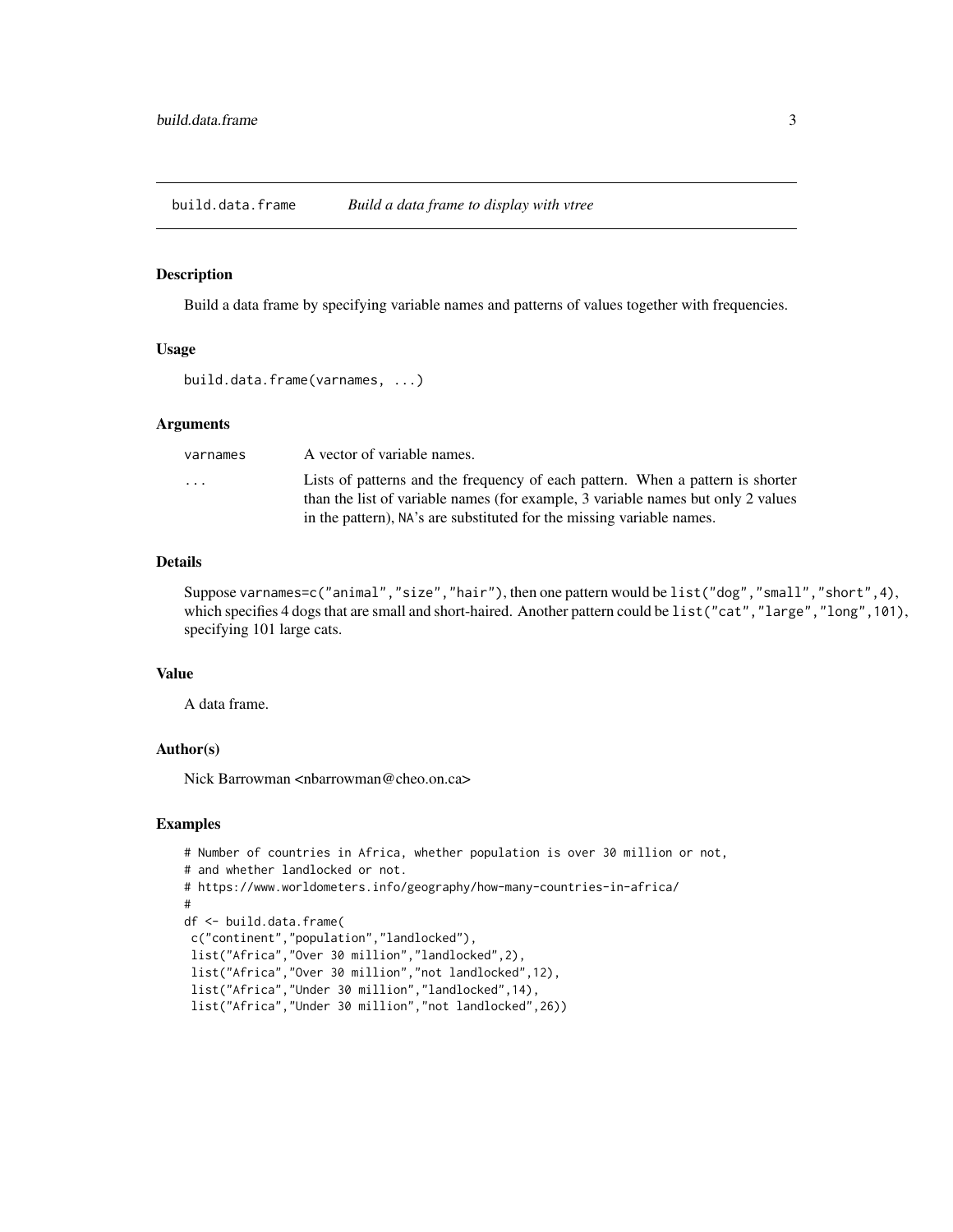<span id="page-3-0"></span>

#### Description

Convert a table of crosstabulated counts into a data frame of cases.

### Usage

crosstabToCases(x)

# Arguments

x a matrix or table of frequencies representing a crosstabulation.

### Value

Returns a data frame of cases.

# Author(s)

Nick Barrowman, based on the countsToCases function at [http://www.cookbook-r.com/Manipul](http://www.cookbook-r.com/Manipulating_data/Converting_between_data_frames_and_contingency_tables/#countstocases-function)ating\_ [data/Converting\\_between\\_data\\_frames\\_and\\_contingency\\_tables/#countstocases-function](http://www.cookbook-r.com/Manipulating_data/Converting_between_data_frames_and_contingency_tables/#countstocases-function)

### Examples

# The Titanic data set is in the datasets package. # Convert it from a 4 x 2 x 2 x 2 crosstabulation # to a 4-column data frame of 2201 individuals titanic <- crosstabToCases(Titanic)

FakeData *Fake clinical dataset*

# Description

A dataset consisting of made-up clinical data. Note that some observations are missing (i.e. NAs).

# Usage

FakeData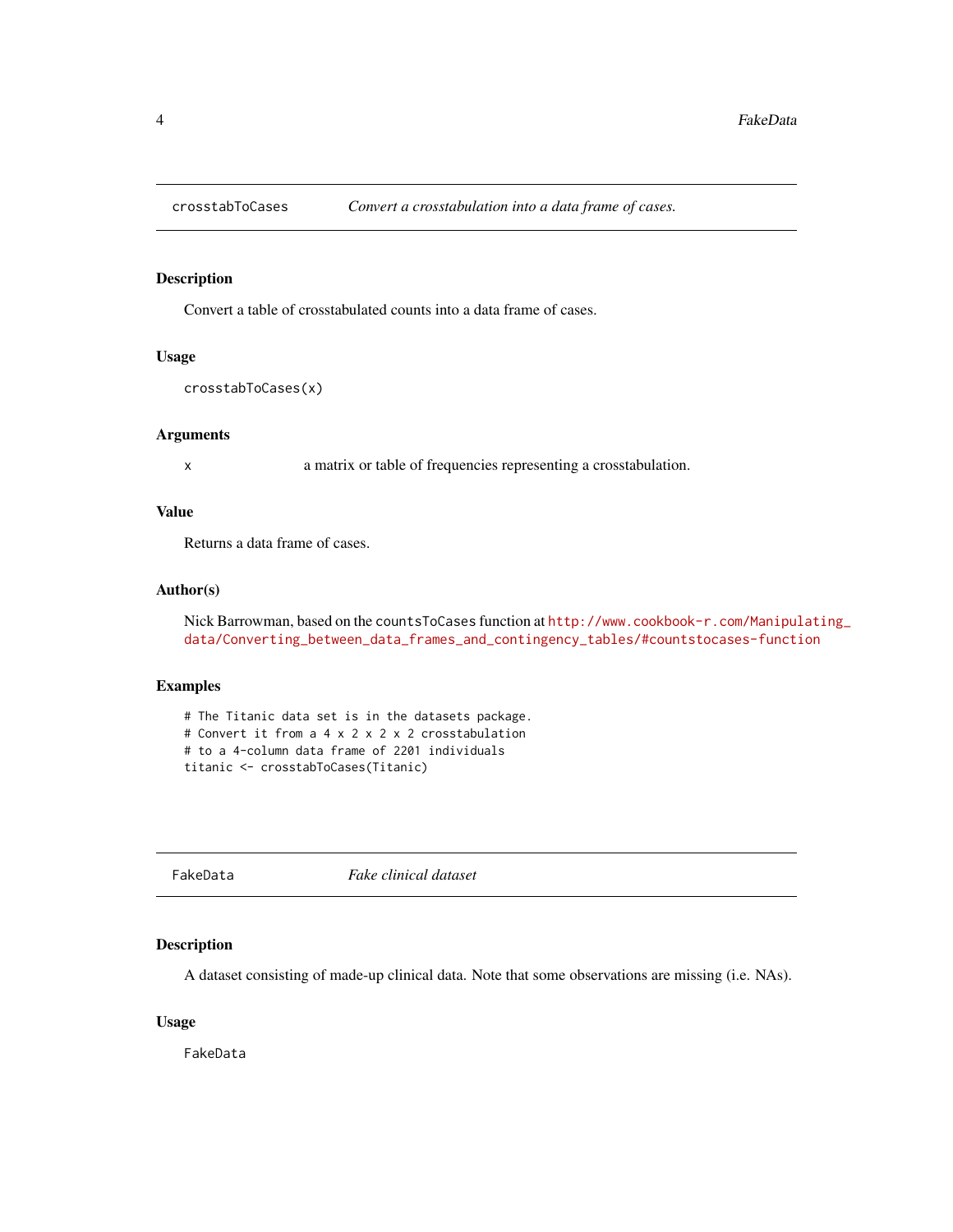#### <span id="page-4-0"></span>FakeRCT 5

# Format

A small data frame in which the rows represent (imaginary) patients and the columns represent variables of possible clinical relevance.

id Integer: Patient ID number

Group Factor: Treatment Group, A or B

Severity Factor representing severity of condition: Mild, Moderate, or Severe

Sex Factor: M or F

Male Integer: Sex coded as 1=M, 0=F

Age Integer: Age in years, continuous

Score Integer: Score on a test

Category Factor: single, double, or triple

Pre Numeric: initial measurement

Post Numeric: measurement taken after something happened

Post2 Numeric: measurement taken at the very end of the study

Time Numeric: time to event, or time of censoring

Event Integer: Did the event occur? 1=yes, 0=no (i.e. censoring)

Ind1 Integer: Indicator variable for a certain characteristic, 1=present, 0=absent

Ind2 Integer: Indicator variable for a certain characteristic, 1=present, 0=absent

Ind3 Integer: Indicator variable for a certain characteristic, 1=present, 0=absent

Ind4 Integer: Indicator variable for a certain characteristic, 1=present, 0=absent

Viral Logical: Does this patient have a viral illness?

FakeRCT *Fake Randomized Controlled Trial (RCT) data*

#### **Description**

A dataset consisting of made-up RCT data.

#### Usage

FakeRCT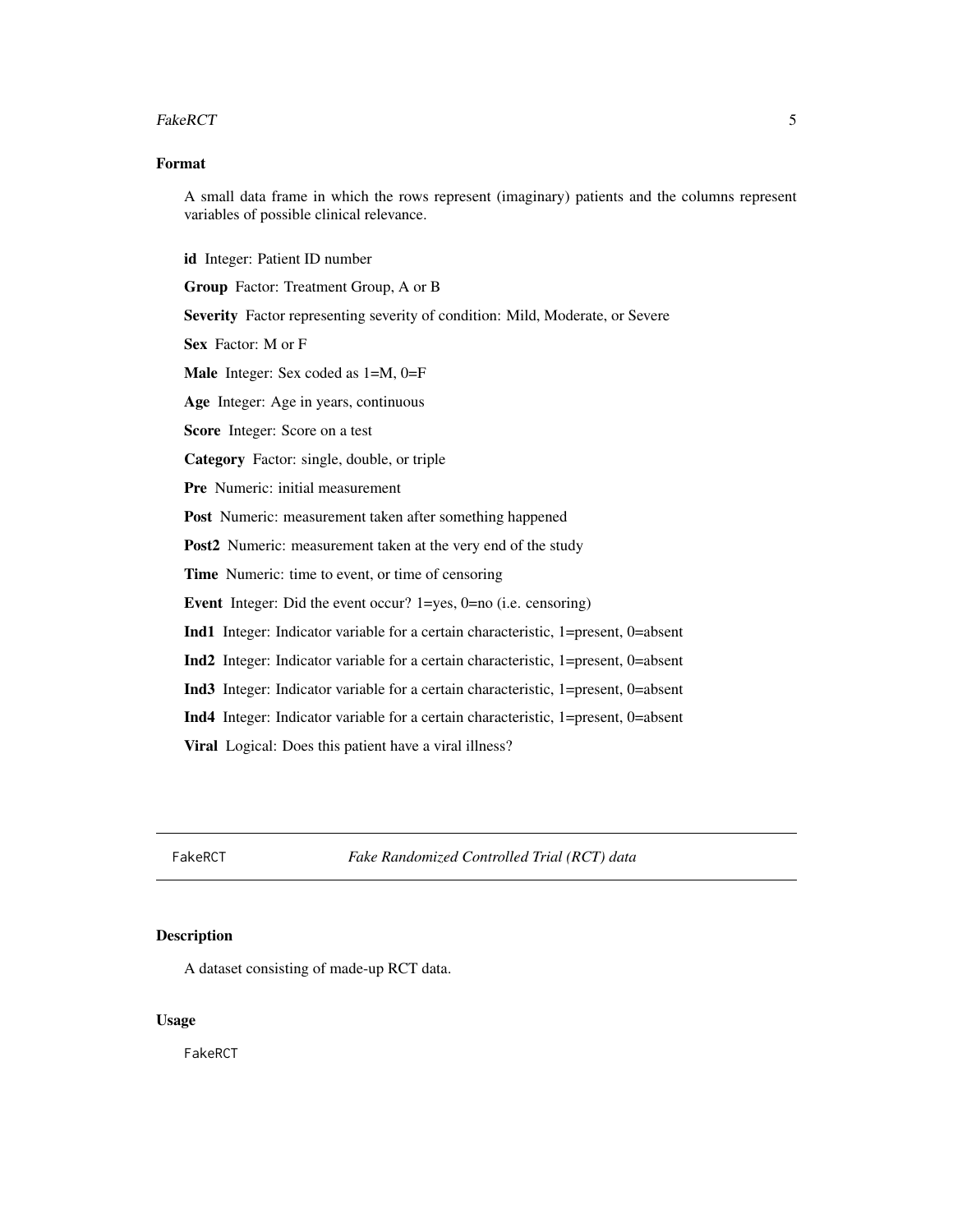# <span id="page-5-0"></span>Format

A small data frame in which the rows represent (imaginary) patients and the columns represent variables of possible clinical relevance.

id String: Patient ID number eligible Factor: Eligible or Ineligible randomized Factor: Randomized or Not randomized group Factor: A or B followup Factor: Followed up or Not followed up analyzed Factor: Analyzed or Not analyzed

grVizToPNG *Export an htmlwidget object into a PNG file*

# Description

Export an htmlwidget object (produced by DiagrammerR::grViz) into a PNG file

# Usage

 $grVizToPNG(g, width = NULL, height = NULL, folder = ".", filename)$ 

# Arguments

| g        | an object produced by the grViz function from the Diagrammer package                                       |
|----------|------------------------------------------------------------------------------------------------------------|
| width    | the width in pixels of the bitmap                                                                          |
| height   | the height in pixels of the bitmap                                                                         |
| folder   | path to folder where the PNG file should stored                                                            |
| filename | an optional filename. If not provided, the filename will be derived from the<br>name of the argument of g. |

# Details

First the grViz object is exported to an SVG file (using DiagrammeRsvg::export\_svg). Then the SVG file is converted to a bitmap (using  $rsvg$ :  $rsvg$ ). Then the bitmap is exported as a PNG file (using png::writePNG). Note that the SVG file and the PNG file will be named using the name of the g parameter

# Value

Returns the full path of the PNG file.

#### Note

In addition to the DiagrammmeR package, the following packages are used: DiagrammeRsvg, rsvg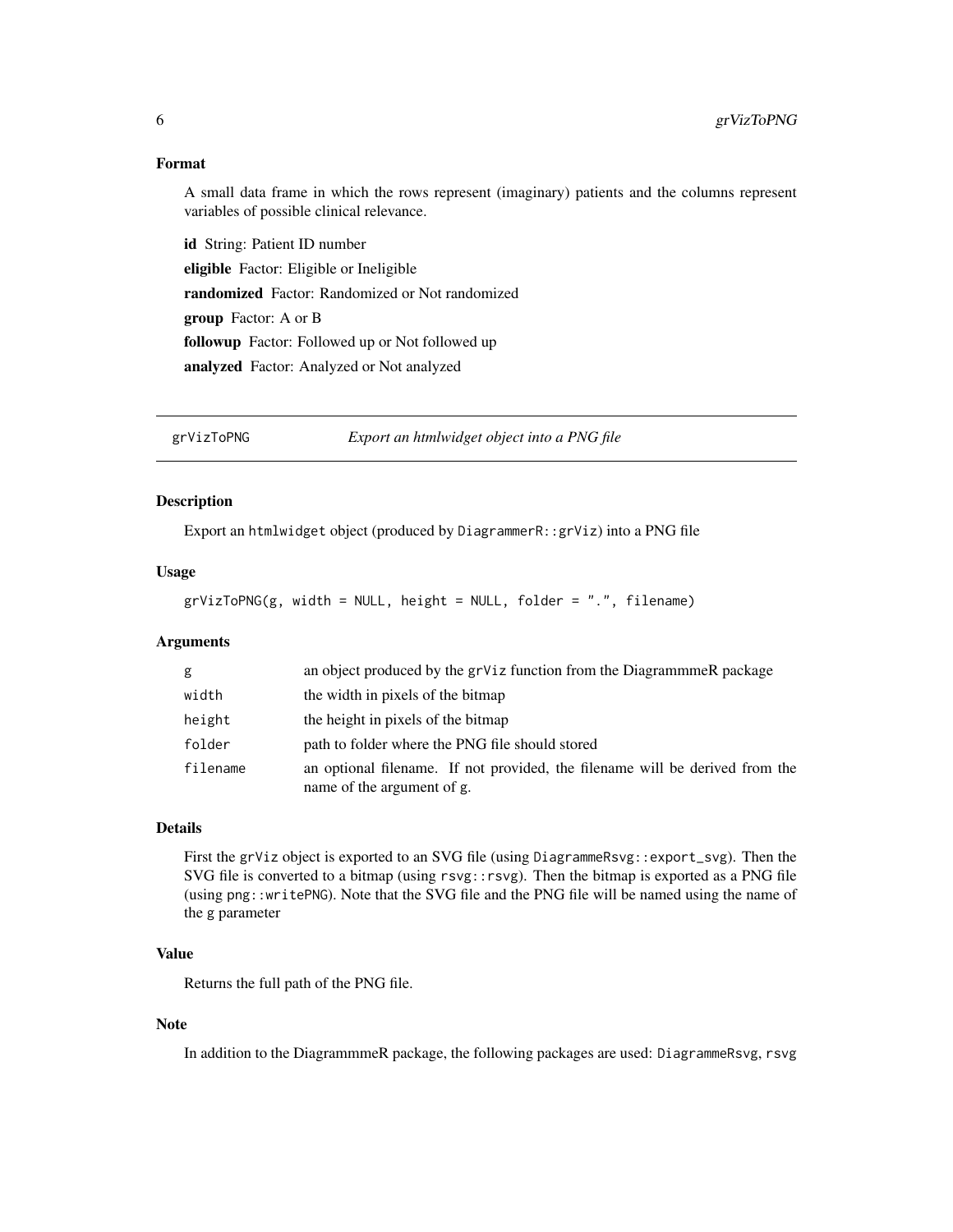#### <span id="page-6-0"></span>renderVtree 7 and 2008 and 2008 and 2008 and 2008 and 2008 and 2008 and 2008 and 2008 and 2008 and 2008 and 20

# Author(s)

Nick Barrowman

<span id="page-6-1"></span>renderVtree *vtree widget*

# Description

Shiny bindings for vtree

#### Usage

renderVtree(expr, env = parent.frame(), quoted = FALSE)

### Arguments

| expr   | an expression that generates a variable tree                                             |
|--------|------------------------------------------------------------------------------------------|
| env    | the environment in which to evaluate expr.                                               |
| quoted | is expr a quoted expression (with $\text{quote}()$ )? This is useful if you want to save |
|        | an expression in a variable.                                                             |

# See Also

#### [vtreeOutput](#page-20-1), [vtree](#page-10-1)

Other Shiny Functions: [init\\_js\(](#page-0-0)), [inlineCssSetup\(](#page-0-0)), [use\\_svgzoom\(](#page-7-1)), [vtreeOutput\(](#page-20-1))

# Examples

```
## Not run:
library(shiny)
library(vtree)
ui <- fluidPage(
  vtreeOutput("vtree", width = "100%", height = "800px")
)
server <- function(input, output, session) {
  output$vtree <- renderVtree({
   vtree(FakeData,"Severity Sex",
          labelnode=list(Sex=(c("Male"="M","Female"="F"))),
          pngknit=FALSE)
  })
}
shinyApp(ui, server)
## End(Not run)
```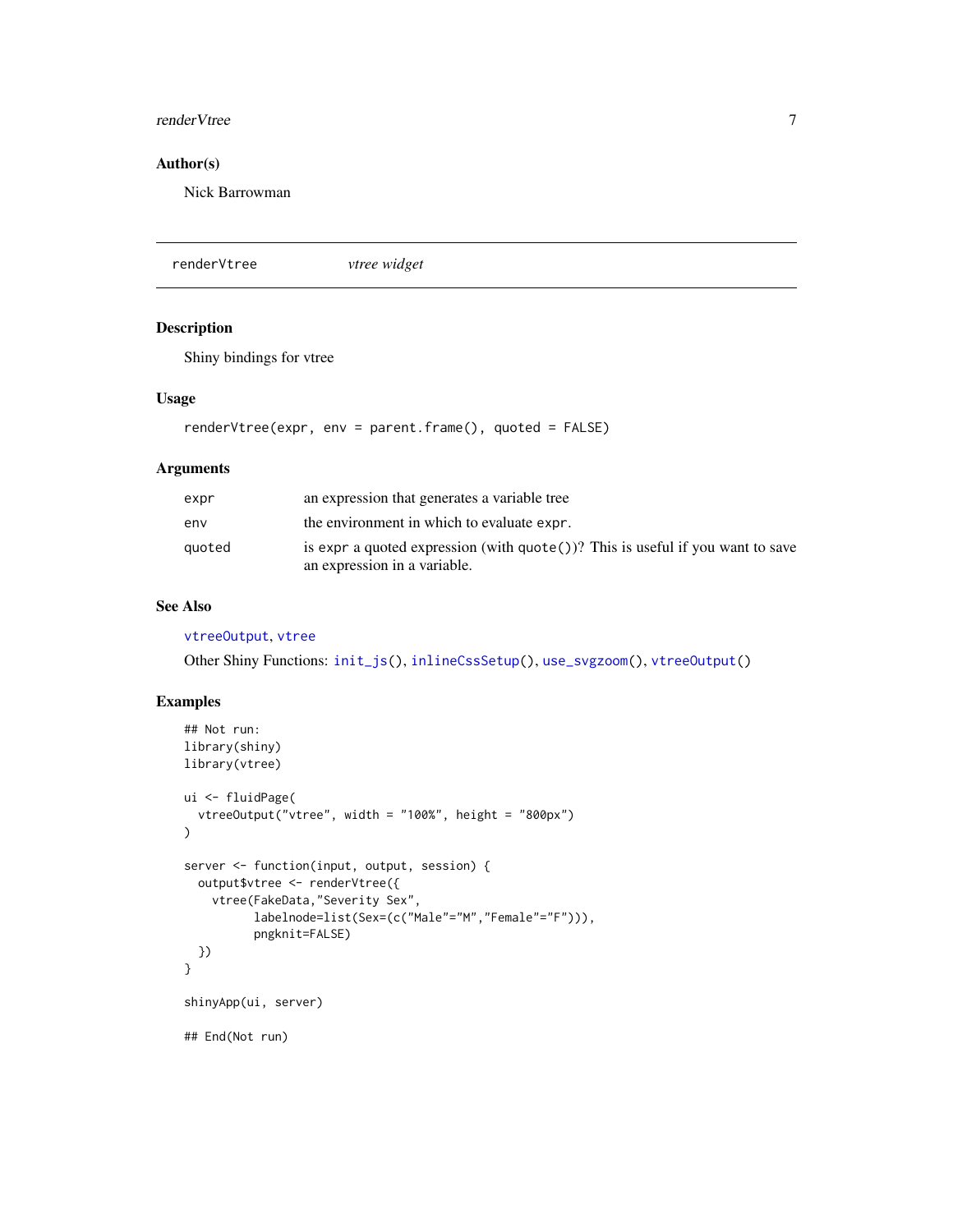<span id="page-7-0"></span>

# Description

'svtree' uses Shiny and the svg-pan-zoom JavaScript library to create a variable tree with panning and zooming functionality. The mousewheel allows you to zoom in or out. The variable tree can also be dragged to a different position.

#### Usage

svtree(...)

# Arguments

... parameters to be passed to 'vtree'

# Details

The svg-pan-zoom library webpage is https://github.com/ariutta/svg-pan-zoom

<span id="page-7-1"></span>

| Setup for interactive Vtree |
|-----------------------------|
|-----------------------------|

# Description

This function must be called in the UI, in order to make the [vtree](#page-10-1) interactive.

#### Usage

```
use_svgzoom(
 minheight = "200px",
  cursor_all = "all-scroll",
  overflow = "inherit !important",
 position = "sticky",
  fill = "transparent",
  cursor_text = "pointer",
  init_event = c("mouseenter", "click", "dblclick"),
  onwindow_resize = TRUE,
  shortcuts = TRUE
)
```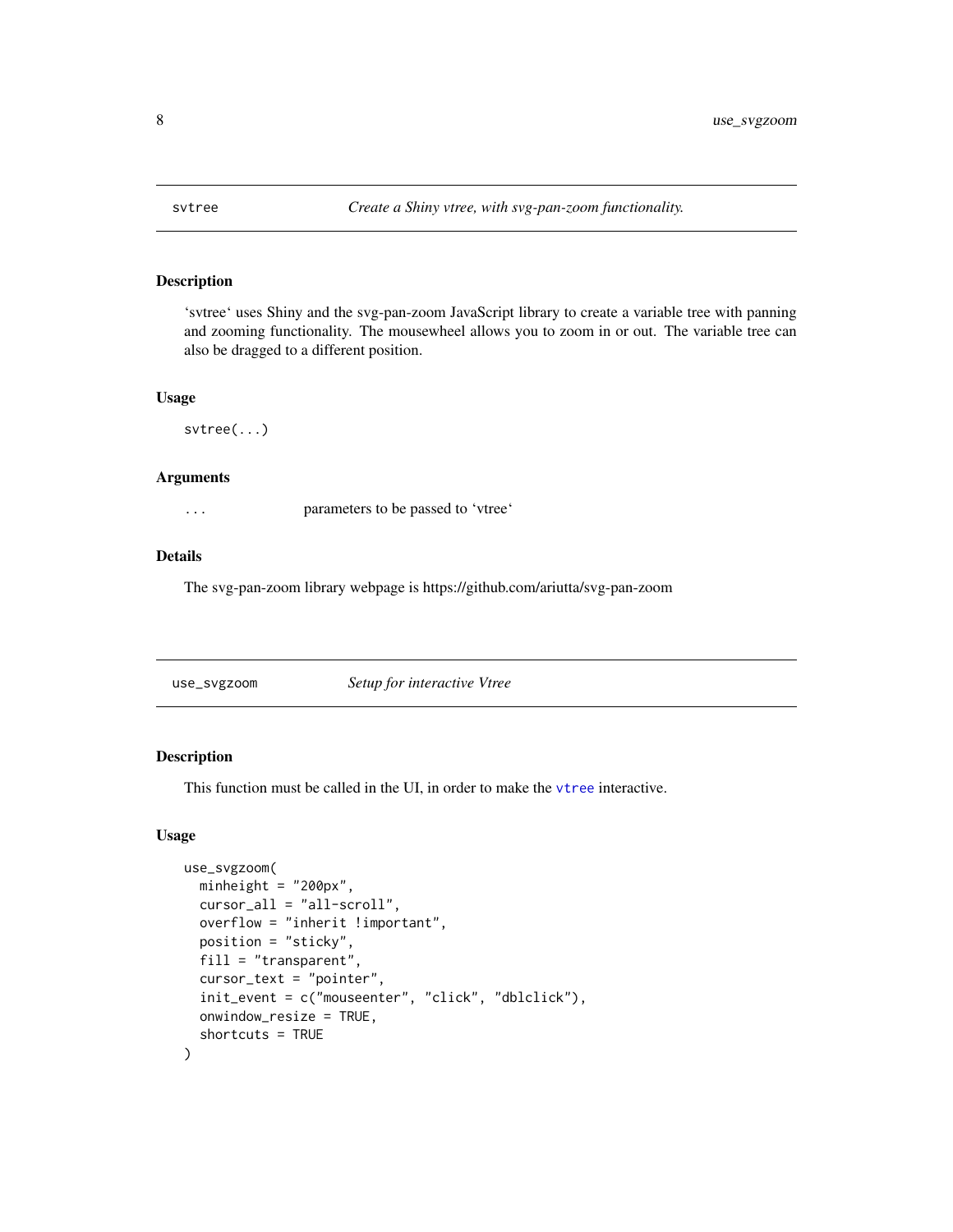# <span id="page-8-0"></span>use\_svgzoom 9

#### Arguments

| minheight       | minimum height in "px". Default is "200px".                              |
|-----------------|--------------------------------------------------------------------------|
| cursor_all      | The cursor symbol for the whole SVG. Default is "all-scroll".            |
| overflow        | Overflow value for the whole SVG. Default is "inherit".                  |
| position        | CSS position of the SVG. Default is "sticky".                            |
| fill            | Fill color for the SVG background. Default is "transparent".             |
| cursor_text     | The cursor symbol for text nodes. Default is "pointer".                  |
| init_event      | The mouse event to activate zooming and panning. Default is mouseenter.  |
| onwindow_resize |                                                                          |
|                 | Should the SVG be resized when the window size changes? Default is TRUE. |
| shortcuts       | Should Keyboard shortcuts be used to control the SVG? Default is TRUE.   |

# See Also

#### [vtreeOutput](#page-20-1), [vtree](#page-10-1)

Other Shiny Functions: [init\\_js\(](#page-0-0)), [inlineCssSetup\(](#page-0-0)), [renderVtree\(](#page-6-1)), [vtreeOutput\(](#page-20-1))

# Examples

```
## Not run:
library(shiny)
library(vtree)
ui <- fluidPage(
  use_svgzoom(),
  helpText(div(style="font-weight: 800; font-size: large; color: black;",
               HTML("Zooming and Panning is possible with mouse-drag ",
                     "and mouse-wheel <br/>>br>, or with shortcuts;",
                     " +,- and arrow-keys and CTRL+Backspace to",
                     " resize+fit+center the svg.."))),
  vtreeOutput("vtree", width = "100%", height = "500px")
\lambdaserver <- function(input, output, session) {
  output$vtree <- renderVtree({
    vtree(FakeData,"Severity Sex",
          labelnode=list(Sex=(c("Male"="M","Female"="F"))),
          pngknit=FALSE)
  })
}
shinyApp(ui, server)
## End(Not run)
```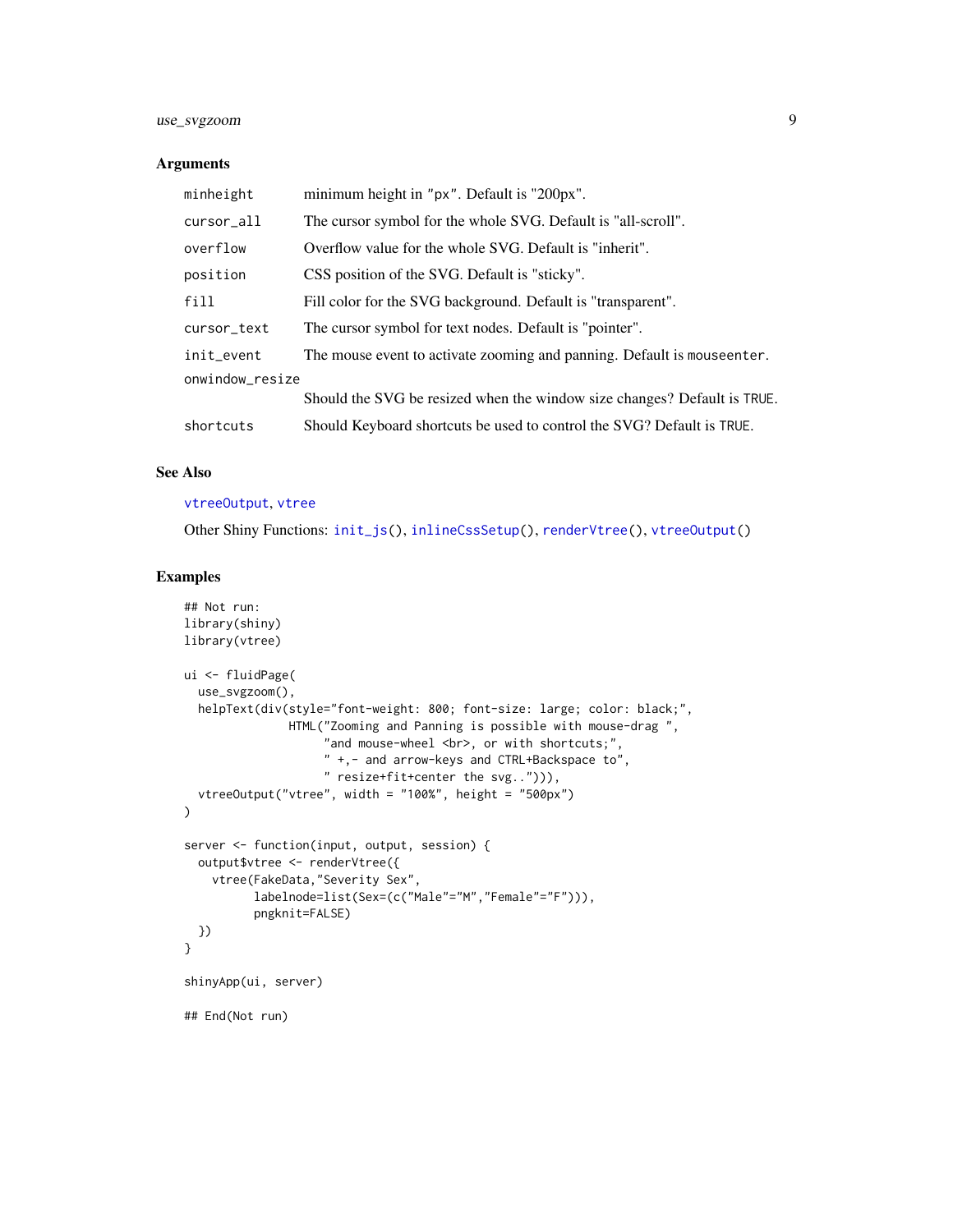<span id="page-9-0"></span>

#### Description

Given a pattern table produced by vtree for indicator (i.e 0/1) variables, VennTable returns an augmented table. The augmented table includes an extra row with the total for each indicator variable and an extra row with the corresponding percentage (which will not in general add to 100%). Also, optionally, does some additional formatting for pandoc markdown.

# Usage

```
VennTable(
  x,
 markdown = FALSE,
 NAcode = "-",
  unchecked = c("0", "FALSE", "No", "no", "not N/A"),
  checked = c("1", "TRUE", "Yes", "yes", "N/A"),sort = TRUE
)
```
# Arguments

| $\mathsf{x}$ | Required: Pattern table produced by vtree for indicator (i.e 0/1) variables                                              |
|--------------|--------------------------------------------------------------------------------------------------------------------------|
| markdown     | Format nicely for markdown (see Details).                                                                                |
| NAcode       | Code to use to represent NAs in markdown formatting                                                                      |
| unchecked    | Vector of character strings that represent unchecked values; by default: c("0", "FALSE", "No", "no", "no", "not<br>N/A'' |
| checked      | Vector of character strings that represent checked values; by default: c("1", "TRUE", "Yes", "yes", "N/A"                |
| sort         | Sort variables by frequency?                                                                                             |

# Details

The column totals ignore missing values.

When markdown=TRUE, the row and column headings for percentages are labeled "%", indicator values equal to 1 are replaced by checkmark codes, indicator values equal to 0 are replaced by spaces, and missing indicator values are replaced by dashes. Empty headings are replaced by spaces. Finally the table is transposed.

# Value

Returns a character matrix with extra rows containing indicator sums.

#### Author(s)

Nick Barrowman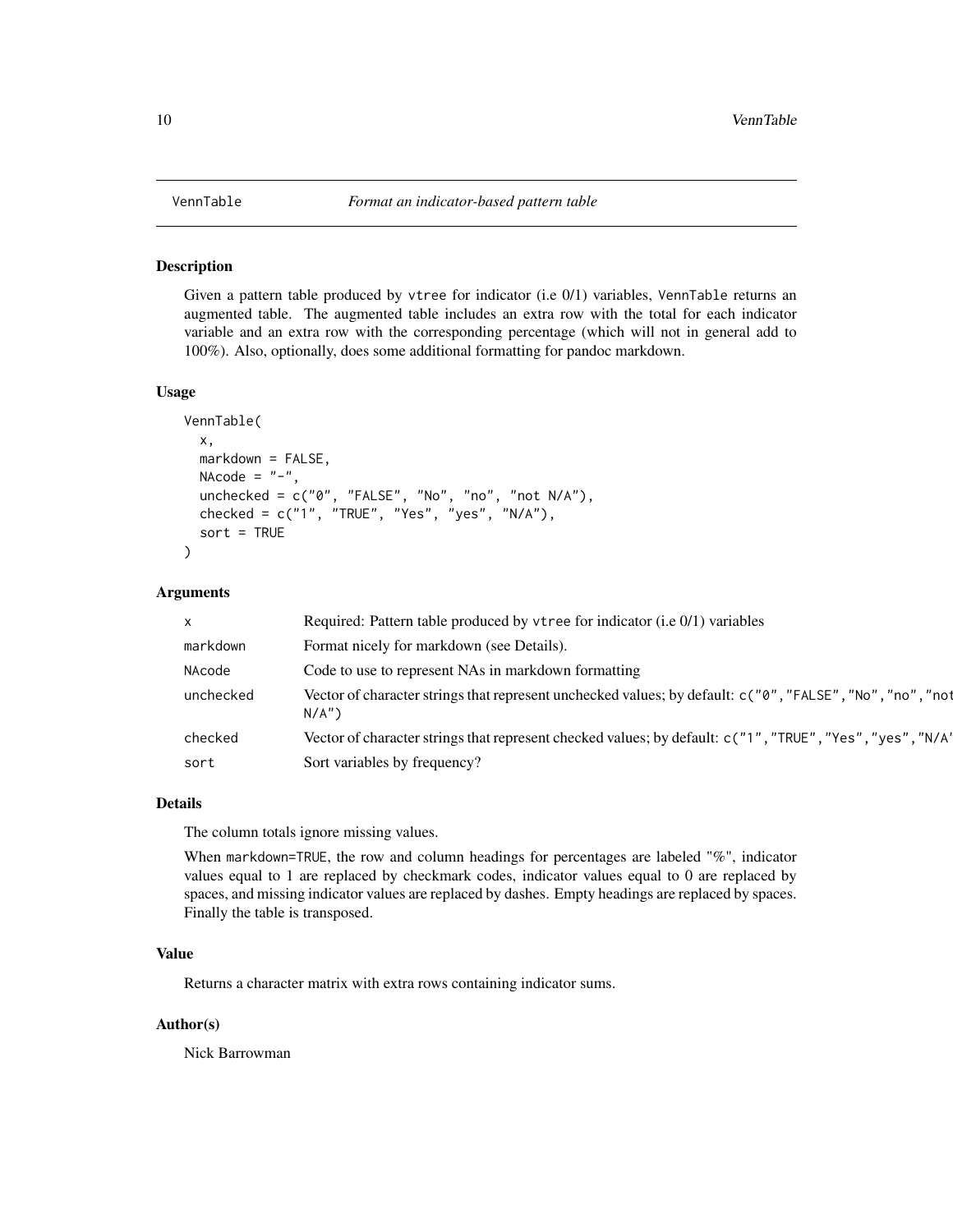### <span id="page-10-0"></span>Examples

```
# Generate a pattern table for the indicator variables Ind1 and Ind2
ptab <- vtree(FakeData,"Ind1 Ind2",ptable=TRUE)
# Augment the table
ptab2 <- VennTable(ptab)
# Print the result without quotation marks (which are distracting)
print(ptab2,quote=FALSE)
# Generate a table with pandoc markdown formatting
ptab3 <- VennTable(ptab,markdown=TRUE)
```
<span id="page-10-1"></span>

#### vtree *Draw a variable tree*

#### Description

vtree is a tool for drawing variable trees. Variable trees display information about nested subsets of a data frame, in which the subsetting is defined by the values of categorical variables.

#### Usage

```
vtree(
  z,
  vars,
  auto = FALSE,splitspaces = TRUE,
  prune = list(),
  prunebelow = list(),keep = list(),follow = list(),prunelone = NULL,
  pruneNA = FALSE,
  prunesmaller = NULL,
  labelnode = list(),
  tlabelnode = NULL,
  labelvar = NULL,
  varminwidth = NULL,
  varminheight = NULL,
  varlabelloc = NULL,
  fillcolor = NULL,
  fillnodes = TRUE,
  NAfillcolor = "white",
  rootfillcolor = "#EFF3FF",
  palette = NULL,
  gradient = TRUE,revgradient = FALSE,
  sortfill = FALSE,
```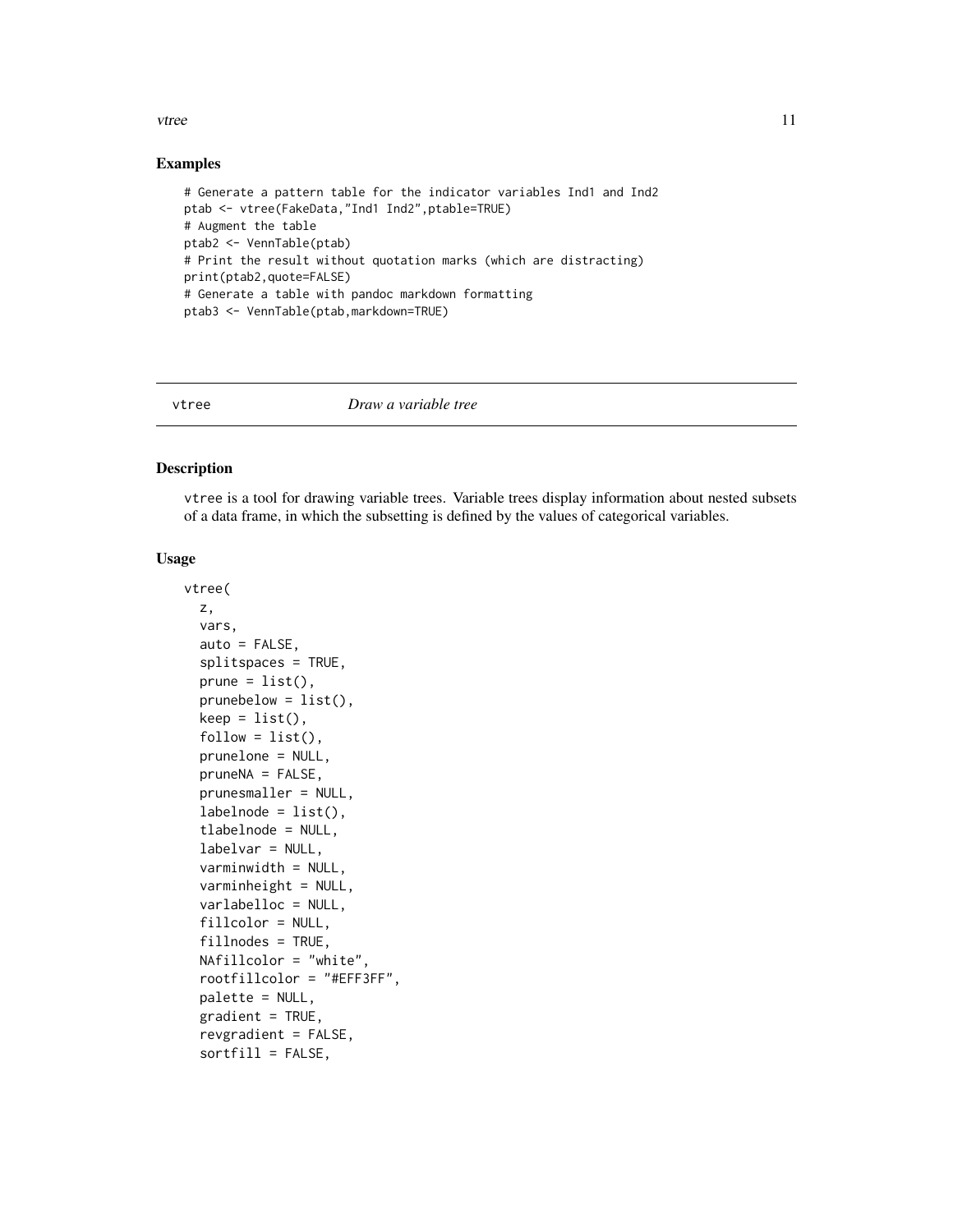```
singlecolor = 2,
colorvarlabels = TRUE,
title = "".
sameline = FALSE,
Venn = FALSE,
check.is.na = FALSE,
seq = FALSE,pattern = FALSE,
ptable = FALSE,
showroot = TRUE,text = list(),ttext = list(),plain = FALSE,
squeeze = 1,
showvarinnode = FALSE,
shownodelabels = TRUE,
showvarnames = TRUE,
showlevels = TRUE,
showpct = TRUE,
showlet = TRUE,
showcount = TRUE,
showlegend = FALSE,
varnamepointsize = 24,
varnamebold = FALSE,
legendpointsize = 14,
HTMLtext = FALSE,
digits = 0,
cdigits = 1,
splitwidth = 20,vsplitwidth = 8,lsplitwidth = 15,getscript = FALSE,
nodesep = 0.5,
ranksep = 0.5,
margin = 0.2,
vp = TRUE,horiz = TRUE,
summary = ",
runsummary = NULL,
retain = NULL,
width = NULL,
height = NULL,graphattr = ",
nodeattr = ",
edgeattr = ",
color = c("blue", "forestgreen", "red", "orange", "pink"),
colornodes = FALSE,
mincount = 1,
```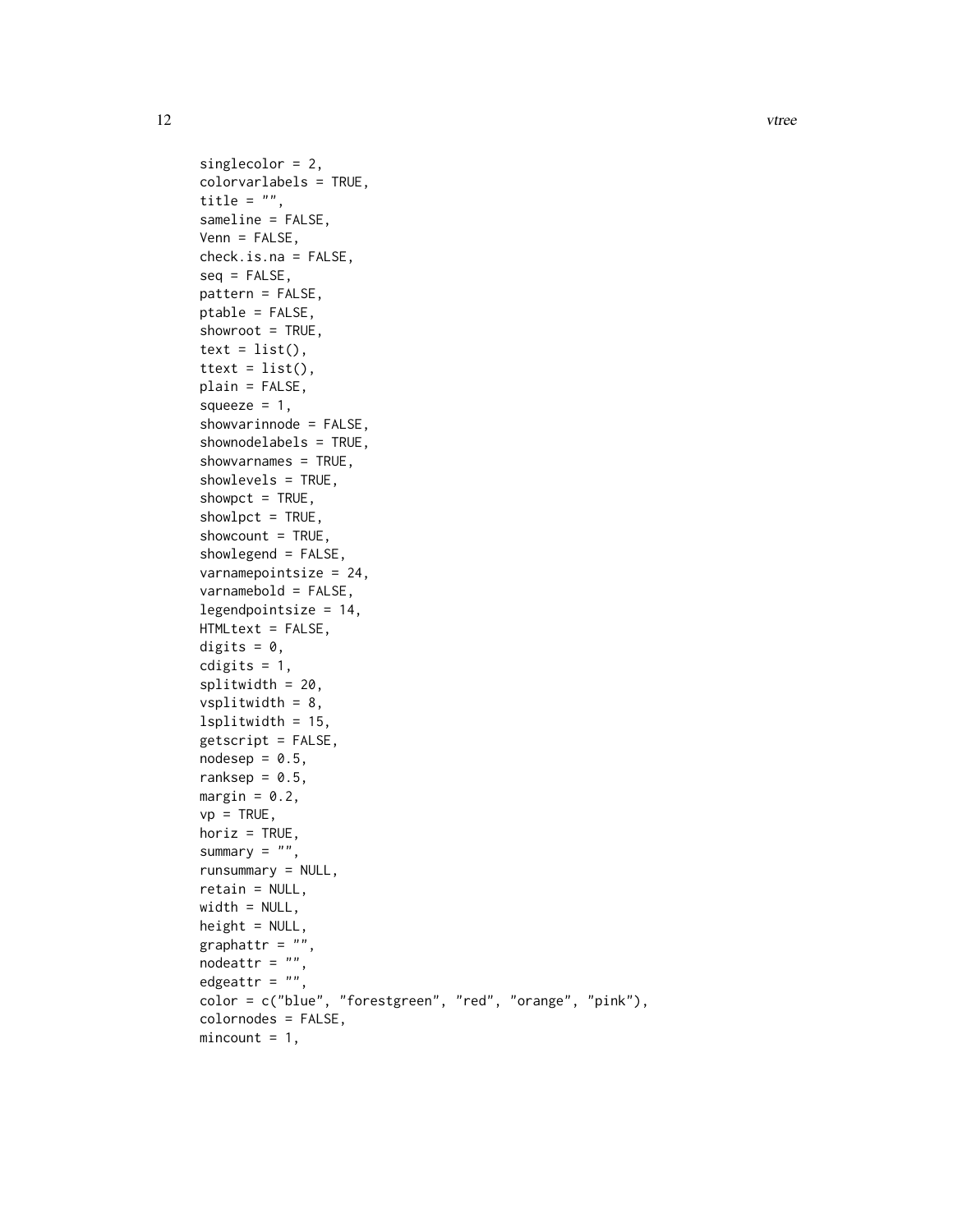```
maxcount,
  showempty = FALSE,
  rounded = TRUE,
 nodefunc = NULL,
  nodeargs = NULL,
  choicechecklist = TRUE,
  arrowhead = "normal",
 pxwidth,
  pxheight,
  imagewidth = ",
  imageheight = "",
  folder,
 pngknit = TRUE,
  as.if.knit = FALSE,
 maxNodes = 1000,unchecked = c("0", "FALSE", "No", "no"),
  checked = c("1", "TRUE", "Yes", "yes"),
  just = "c",verbose = FALSE,
 parent = 1,
 last = 1,root = TRUE,
  subset = 1: nrow(z)\mathcal{L}
```
# Arguments

| z           | Required: Data frame, or a single vector.                                                                                                                                                                                                                |
|-------------|----------------------------------------------------------------------------------------------------------------------------------------------------------------------------------------------------------------------------------------------------------|
| vars        | Required (unless z is a vector): Either a character string of whitespace-separated<br>variable names or a vector of variable names.                                                                                                                      |
| auto        | Automatically choose variables? (vars should not be specified)                                                                                                                                                                                           |
| splitspaces | When vars is a character string, split it by spaces to get variable names? It is<br>only rarely necessary to use this parameter. This should only be FALSE when a<br>single variable name that contains spaces is specified.                             |
| prune       | List of vectors that specifies nodes to prune. The name of each element of the list<br>must be one of the variable names in vars. Each element is a vector of character<br>strings that identifies the values of the variable (i.e. the nodes) to prune. |
| prunebelow  | Like prune but instead of pruning the specified nodes, their descendants are<br>pruned.                                                                                                                                                                  |
| keep        | Like prune but specifies which nodes to <i>keep</i> . The other nodes will be pruned.                                                                                                                                                                    |
| follow      | Like keep but specifies which nodes to "follow", i.e. which nodes' <i>descendants</i><br>to keep.                                                                                                                                                        |
| prunelone   | (Deprecated) A vector of values specifying "lone nodes" (of <i>any</i> variable) to<br>prune. A lone node is a node that has no siblings (an "only child").                                                                                              |
| pruneNA     | (Deprecated) Prune all missing values? This is problematic because "valid" per-<br>centages are hard to interpret when NAs are pruned.                                                                                                                   |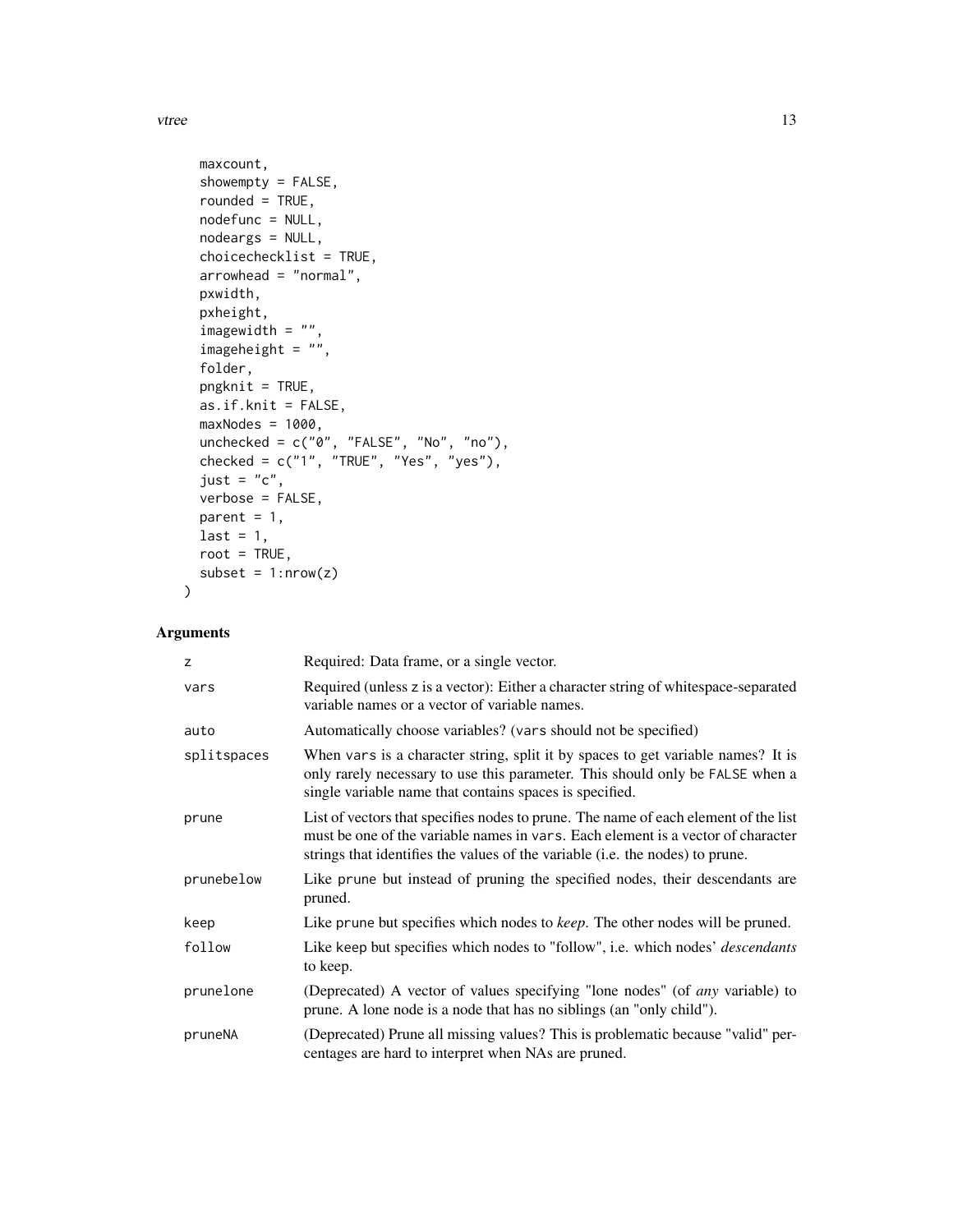| prunesmaller   | Prune any nodes with count less than specified number.                                                                                                                                                                                                                                                                                                                                                 |
|----------------|--------------------------------------------------------------------------------------------------------------------------------------------------------------------------------------------------------------------------------------------------------------------------------------------------------------------------------------------------------------------------------------------------------|
| labelnode      | List of vectors used to change how values of variables are displayed. The name<br>of each element of the list is one of the variable names in vars. Each element<br>of the list is a vector of character strings, representing the values of the variable.<br>The names of the vector represent the labels to be used in place of the values.                                                          |
| tlabelnode     | A list of vectors, each of which specifies a particular node, as well as a label for<br>that node (a "targeted" label). The names of each vector specify variable names,<br>except for an element named label, which specifies the label to use.                                                                                                                                                       |
| labelvar       | A named vector of labels for variables.                                                                                                                                                                                                                                                                                                                                                                |
| varminwidth    | A named vector of minimum initial widths for nodes of each variable. (Sets the<br>Graphviz width attribute.)                                                                                                                                                                                                                                                                                           |
| varminheight   | A named vector of minimum initial heights for nodes of each variable. (Sets the<br>Graphviz height attribute.)                                                                                                                                                                                                                                                                                         |
| varlabelloc    | A named vector of vertical label locations ("t", "c", or "b" for top, center, or<br>bottom, respectively) for nodes of each variable. (Sets the Graphviz labelloc<br>attribute.)                                                                                                                                                                                                                       |
| fillcolor      | A named vector of colors for filling the nodes of each variable. If an unnamed,<br>scalar color is specified, all nodes will have this color.                                                                                                                                                                                                                                                          |
| fillnodes      | Fill the nodes with color?                                                                                                                                                                                                                                                                                                                                                                             |
| NAfillcolor    | Fill-color for missing-value nodes. If NULL, fill colors of missing value nodes<br>will be consistent with the fill colors in the rest of the tree.                                                                                                                                                                                                                                                    |
| rootfillcolor  | Fill-color for the root node.                                                                                                                                                                                                                                                                                                                                                                          |
| palette        | A vector of palette numbers (which can range between 1 and 14). The names<br>of the vector indicate the corresponding variable. See Palettes below for more<br>information.                                                                                                                                                                                                                            |
| gradient       | Use gradients of fill color across the values of each variable? A single value<br>(with no names) specifies the setting for all variables. A logical vector of TRUE<br>values for named variables is interpreted as TRUE for those variables and FALSE<br>for all others. A logical vector of FALSE values for named variables is interpreted<br>as FALSE for those variables and TRUE for all others. |
| revgradient    | Should the gradient be reversed (i.e. dark to light instead of light to dark)? A<br>single value (with no names) specifies the setting for all variables. A logical<br>vector of TRUE values for named variables is interpreted as A logical vector of<br>FALSE values for named variables is interpreted as FALSE for those variables and                                                             |
| sortfill       | TRUE for all others.                                                                                                                                                                                                                                                                                                                                                                                   |
|                | Sort colors in order of node count? When a gradient fill is used, this results in<br>the nodes with the smallest counts having the lightest shades and the nodes with<br>the largest counts having the darkest shades.                                                                                                                                                                                 |
| singlecolor    | When a variable has a single value, this parameter is used to specify whether<br>nodes should have a (1) light shade, (2) a medium shade, or (3) a dark shade.<br>specify singlecolor=1 to assign a light shade.                                                                                                                                                                                       |
| colorvarlabels | Color the variable labels?                                                                                                                                                                                                                                                                                                                                                                             |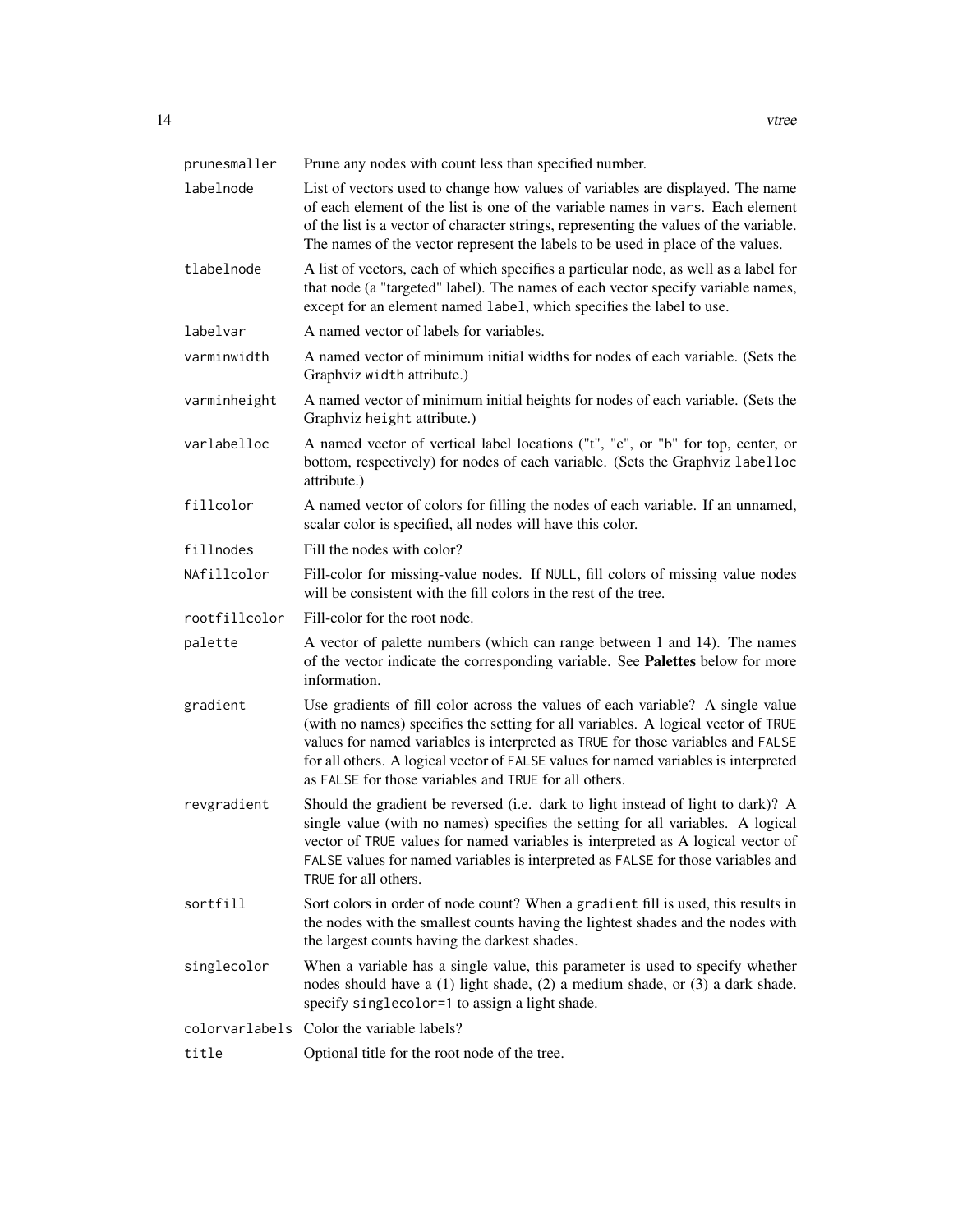| sameline       | Display node labels on the same line as the count and percentage?                                                                                                                                                                                                                                                                                                                                                                                             |
|----------------|---------------------------------------------------------------------------------------------------------------------------------------------------------------------------------------------------------------------------------------------------------------------------------------------------------------------------------------------------------------------------------------------------------------------------------------------------------------|
| Venn           | Display multi-way set membership information? This provides an alternative<br>to a Venn diagram. This sets showpct=FALSE and shownodelabels=FALSE.<br>Assumption: all of the specified variables are logicals or 0/1 numeric variables.                                                                                                                                                                                                                       |
| check.is.na    | Replace each variable named in vars with a logical vector indicating whether<br>or not each of its values is missing?                                                                                                                                                                                                                                                                                                                                         |
| seq            | Display the variable tree using "sequences"? Each unique sequence (i.e. pattern)<br>of values will be shown separately. The sequences are sorted from least frequent<br>to most frequent.                                                                                                                                                                                                                                                                     |
| pattern        | Same as seq, but lines without arrows are drawn, and instead of a sequence<br>variable, a pattern variable is shown.                                                                                                                                                                                                                                                                                                                                          |
| ptable         | Generate a pattern table instead of a variable tree? Only applies when pattern=TRUE.                                                                                                                                                                                                                                                                                                                                                                          |
| showroot       | Show the root node? When seq=TRUE, it may be useful to set showroot=FALSE.                                                                                                                                                                                                                                                                                                                                                                                    |
| text           | A list of vectors containing extra text to add to nodes corresponding to specified<br>values of a specified variable. The name of each element of the list must be one<br>of the variable names in vars. Each element is a vector of character strings. The<br>names of the vector identify the nodes to which the text should be added. (See<br><b>Formatting codes</b> below for information on how to format text.)                                        |
| ttext          | A list of vectors, each of which specifies a particular node, as well as text to add<br>to that node ("targeted" text). The names of each vector specify variable names,<br>except for an element named text, which specifies the text to add.                                                                                                                                                                                                                |
| plain          | Use "plain" settings? These settings are as follows: for each variable all nodes<br>are the same color, namely a shade of blue (with each successive variable using<br>a darker shade); all variable labels are black; and the squeeze parameter is set<br>to $0.6$ .                                                                                                                                                                                         |
| squeeze        | The degree (between 0 and 1) to which the tree will be "squeezed". This controls<br>two Graphviz parameters: margin and nodesep.                                                                                                                                                                                                                                                                                                                              |
| showvarinnode  | Show the variable name in each node?                                                                                                                                                                                                                                                                                                                                                                                                                          |
| shownodelabels | Show node labels? A single value (with no names) specifies the setting for all<br>variables. Otherwise, a named logical vector indicates which variables should<br>have their node labels shown. If the vector consists of only TRUE values, it is<br>interpreted as TRUE for those variables and FALSE for all others. Similarly, if<br>the vector consists of only FALSE values, it is interpreted as FALSE for those<br>variables and TRUE for all others. |
| showvarnames   | Show the name of the variable next to each level of the tree?                                                                                                                                                                                                                                                                                                                                                                                                 |
| showlevels     | (Deprecated) Same as showvarnames.                                                                                                                                                                                                                                                                                                                                                                                                                            |
| showpct        | Show percentage in each node? A single value (with no names) specifies the<br>setting for all variables. A logical vector of TRUE for named variables is inter-<br>preted as A logical vector of FALSE for named variables is interpreted as FALSE<br>for those variables and TRUE for all others.                                                                                                                                                            |
| showlpct       | Show percentages (for the marginal frequencies) in the legend?                                                                                                                                                                                                                                                                                                                                                                                                |
| showcount      | Show count in each node? A single value (with no names) specifies the setting<br>for all variables. A logical vector of TRUE for named variables is interpreted as<br>A logical vector of FALSE for named variables is interpreted as FALSE for those<br>variables and TRUE for all others.                                                                                                                                                                   |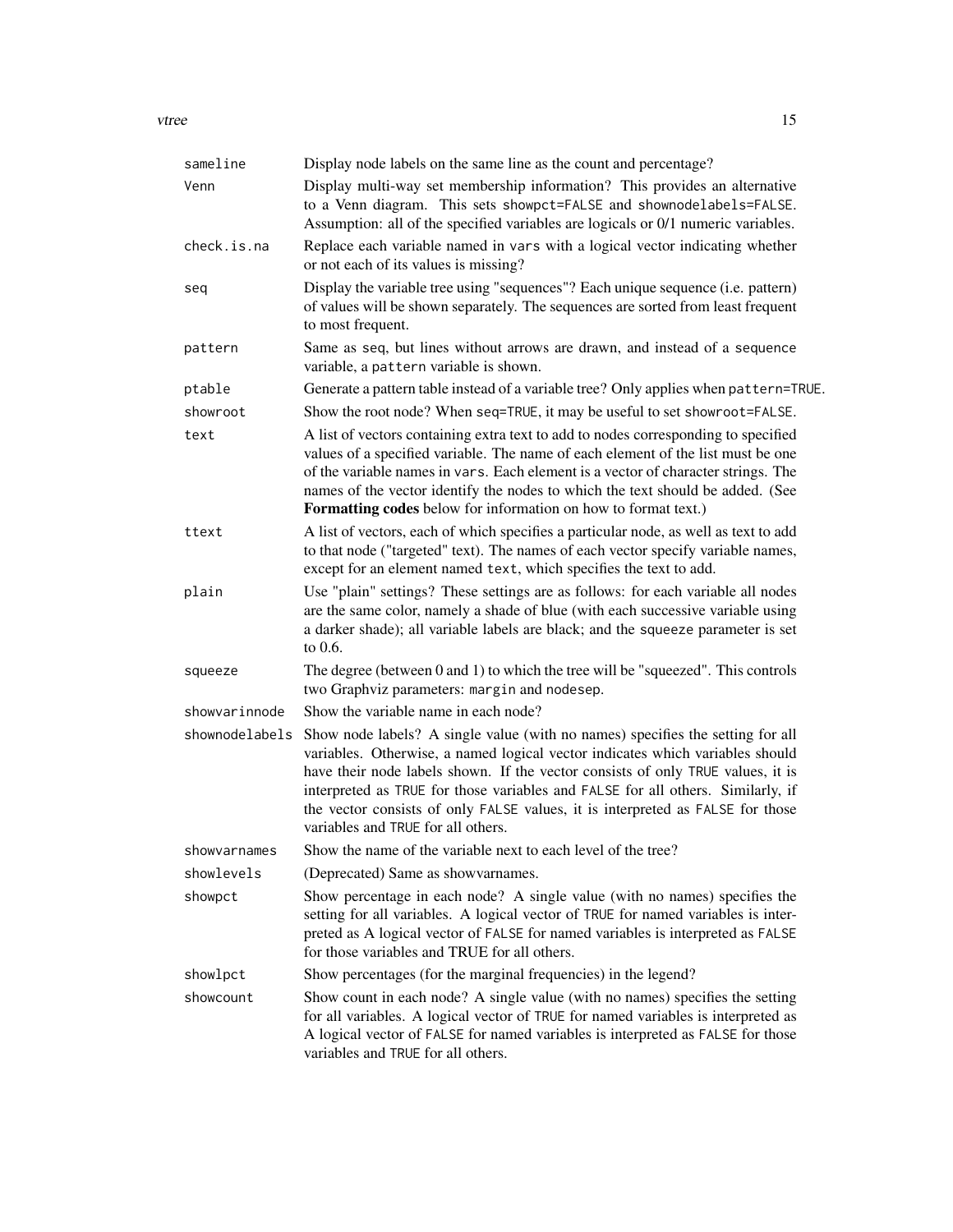| showlegend                     | Show legend (including marginal frequencies) for each variable?                                                                                                                                                                                                                                                                                                                                                                                                                                                       |  |  |  |
|--------------------------------|-----------------------------------------------------------------------------------------------------------------------------------------------------------------------------------------------------------------------------------------------------------------------------------------------------------------------------------------------------------------------------------------------------------------------------------------------------------------------------------------------------------------------|--|--|--|
| varnamepointsize               |                                                                                                                                                                                                                                                                                                                                                                                                                                                                                                                       |  |  |  |
|                                | Font size (in points) to use when displaying variable names.                                                                                                                                                                                                                                                                                                                                                                                                                                                          |  |  |  |
| varnamebold<br>legendpointsize | Show the variable name in bold?                                                                                                                                                                                                                                                                                                                                                                                                                                                                                       |  |  |  |
|                                | Font size (in points) to use when displaying legend.                                                                                                                                                                                                                                                                                                                                                                                                                                                                  |  |  |  |
| HTMLtext                       | Is the text formatted in HTML?                                                                                                                                                                                                                                                                                                                                                                                                                                                                                        |  |  |  |
| digits                         | Number of decimal digits to show in percentages.                                                                                                                                                                                                                                                                                                                                                                                                                                                                      |  |  |  |
| cdigits                        | Number of decimal digits to show in continuous values displayed via the sum-<br>mary parameter.                                                                                                                                                                                                                                                                                                                                                                                                                       |  |  |  |
| splitwidth                     | The minimum number of characters before an automatic linebreak is inserted.                                                                                                                                                                                                                                                                                                                                                                                                                                           |  |  |  |
| vsplitwidth                    | In variable names, the minimum number of characters before an automatic line-<br>break is inserted.                                                                                                                                                                                                                                                                                                                                                                                                                   |  |  |  |
| lsplitwidth                    | (Deprecated) In legends, the minimum number of characters before an automatic<br>linebreak is inserted.                                                                                                                                                                                                                                                                                                                                                                                                               |  |  |  |
| getscript                      | Instead of displaying the variable tree, return the DOT script as a character<br>string?                                                                                                                                                                                                                                                                                                                                                                                                                              |  |  |  |
| nodesep                        | Graphviz attribute: Node separation amount.                                                                                                                                                                                                                                                                                                                                                                                                                                                                           |  |  |  |
| ranksep                        | Graphviz attribute: Rank separation amount.                                                                                                                                                                                                                                                                                                                                                                                                                                                                           |  |  |  |
| margin                         | Graphviz attribute: node margin.                                                                                                                                                                                                                                                                                                                                                                                                                                                                                      |  |  |  |
| vp                             | Use "valid percentages"? Valid percentages are computed by first excluding any<br>missing values, i.e. restricting attention to the set of "valid" observations. The<br>denominator is thus the number of non-missing observations. When vp=TRUE,<br>nodes for missing values show the number of missing values but do not show<br>a percentage; all the other nodes how valid percentages. When vp=FALSE, all<br>nodes (including nodes for missing values) show percentages of the total number<br>of observations. |  |  |  |
| horiz                          | Should the tree be drawn horizontally? (i.e. parent node on the left, with the tree<br>growing to the right)                                                                                                                                                                                                                                                                                                                                                                                                          |  |  |  |
| summary                        | A character string used to specify summary statistics to display in the nodes.<br>See Displaying summary information below for details.                                                                                                                                                                                                                                                                                                                                                                               |  |  |  |
| runsummary                     | A list of functions, with the same length as summary. Each function must take<br>a data frame as its sole argument, and return a logical value. Each string in<br>summary will only be interpreted if the corresponding logical value is TRUE. the<br>corresponding string in summary will be evaluated.                                                                                                                                                                                                              |  |  |  |
| retain                         | Vector of names of additional variables in the data frame that need to be available<br>to execute the functions in runsummary.                                                                                                                                                                                                                                                                                                                                                                                        |  |  |  |
| width                          | Width (in pixels) to be passed to DiagrammeR::grViz.                                                                                                                                                                                                                                                                                                                                                                                                                                                                  |  |  |  |
| height                         | Height (in pixels) to be passed to DiagrammeR:: grViz.                                                                                                                                                                                                                                                                                                                                                                                                                                                                |  |  |  |
| graphattr                      | Character string: Additional attributes for the Graphviz graph.                                                                                                                                                                                                                                                                                                                                                                                                                                                       |  |  |  |
| nodeattr                       | Character string: Additional attributes for Graphviz nodes.                                                                                                                                                                                                                                                                                                                                                                                                                                                           |  |  |  |
| edgeattr                       | Character string: Additional attributes for Graphviz edges.                                                                                                                                                                                                                                                                                                                                                                                                                                                           |  |  |  |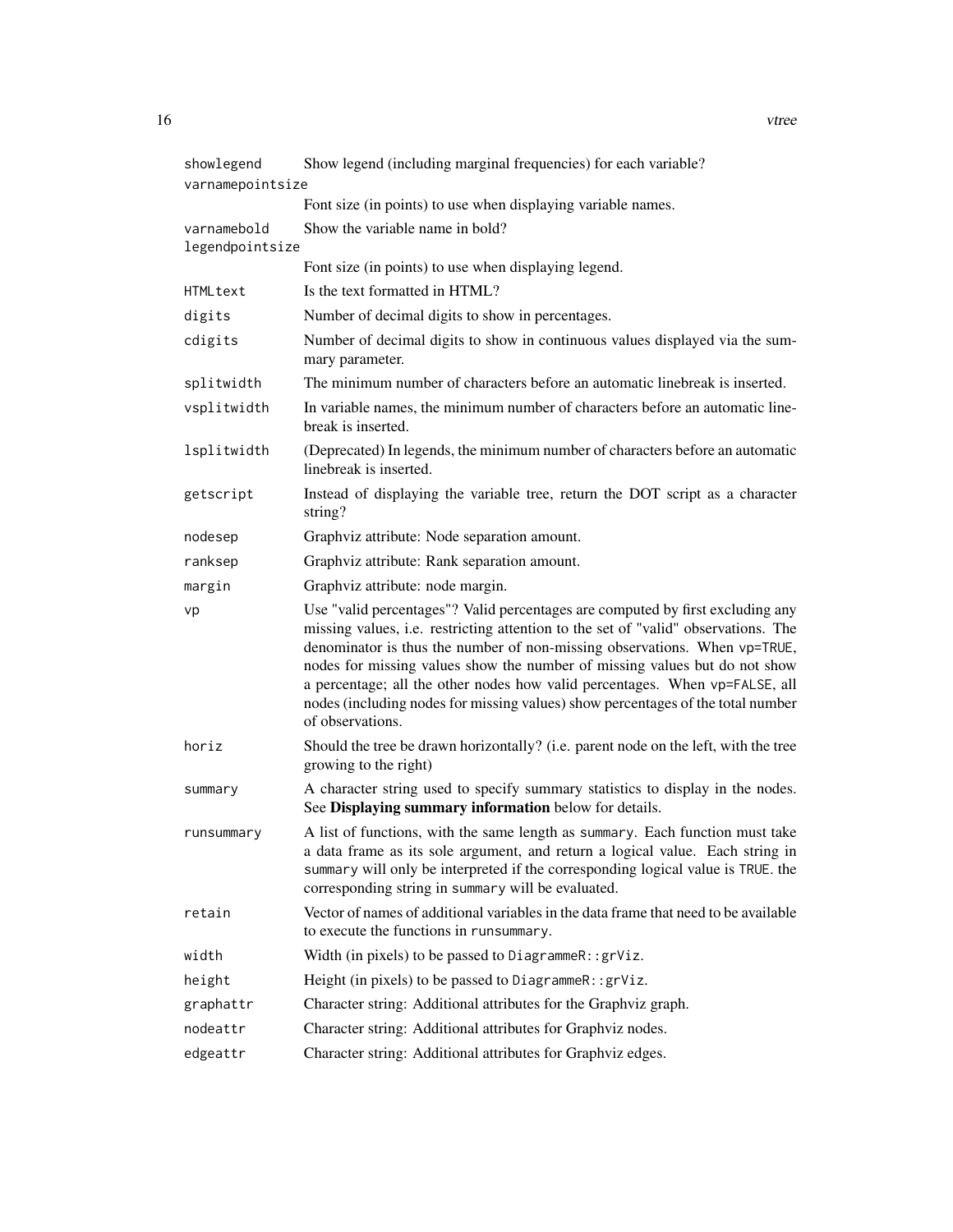vtree the contract of the contract of the contract of the contract of the contract of the contract of the contract of the contract of the contract of the contract of the contract of the contract of the contract of the cont

| color           | A vector of color names for the <i>outline</i> of the nodes at each level.                                                                                                                                           |
|-----------------|----------------------------------------------------------------------------------------------------------------------------------------------------------------------------------------------------------------------|
| colornodes      | Color the node outlines?                                                                                                                                                                                             |
| mincount        | Minimum count to include in a pattern tree or pattern table.                                                                                                                                                         |
| maxcount        | Maximum count to include in a pattern tree or pattern table. (Overrides min-<br>count.)                                                                                                                              |
| showempty       | Show nodes that do not contain any observations?                                                                                                                                                                     |
| rounded         | Use rounded boxes for nodes?                                                                                                                                                                                         |
| nodefunc        | A node function (see Node functions below).                                                                                                                                                                          |
| nodeargs        | A list containing named arguments for the node function specified by nodefunc.                                                                                                                                       |
| choicechecklist |                                                                                                                                                                                                                      |
|                 | When REDCap checklists are specified using the stem: syntax, automatically<br>extract the names of choices and use them as variable names?                                                                           |
| arrowhead       | DOT arrowhead style. Defaults to "normal". Other choices include "none",<br>"vee".                                                                                                                                   |
| pxwidth         | Width in pixels of the PNG bitmap to be rendered when vtree is called from R<br>Markdown. If neither pxwidth nor pxheight is specified, pxwidth is automat-<br>ically set to 2000 pixels.                            |
| pxheight        | Height in pixels of the PNG bitmap to be rendered when vtree is called from R<br>Markdown.                                                                                                                           |
| imagewidth      | A character string specifying the width of the PNG image to be rendered when<br>vtree is called from R Markdown, e.g. "4in"                                                                                          |
| imageheight     | A character string specifying the height of the PNG image to be rendered when<br>vtree is called from R Markdown, e.g. "5in". If neither imageheight nor<br>imagewidth is specified, imageheight is set to 3 inches. |
| folder          | Optional path to a folder where the PNG file should stored when called during<br>knit                                                                                                                                |
| pngknit         | Generate a PNG file when called during knit?                                                                                                                                                                         |
| as.if.knit      | Behave as if called while knitting?                                                                                                                                                                                  |
| maxNodes        | An error occurs if the number of nodes exceeds maxNodes, which defaults to<br>1000.                                                                                                                                  |
| unchecked       | Vector of string values interpreted as "unchecked".                                                                                                                                                                  |
| checked         | Vector of string values interpreted as "checked".                                                                                                                                                                    |
| just            | Text justification ("1"=left, "c"=center, "r"=right).                                                                                                                                                                |
| verbose         | Report additional details?                                                                                                                                                                                           |
| parent          | Parent node number (Internal use only.)                                                                                                                                                                              |
| last            | Last node number (Internal use only.)                                                                                                                                                                                |
| root            | Is this the root node of the tree? (Internal use only.)                                                                                                                                                              |
| subset          | A vector representing the subset of observations. (Internal use only.)                                                                                                                                               |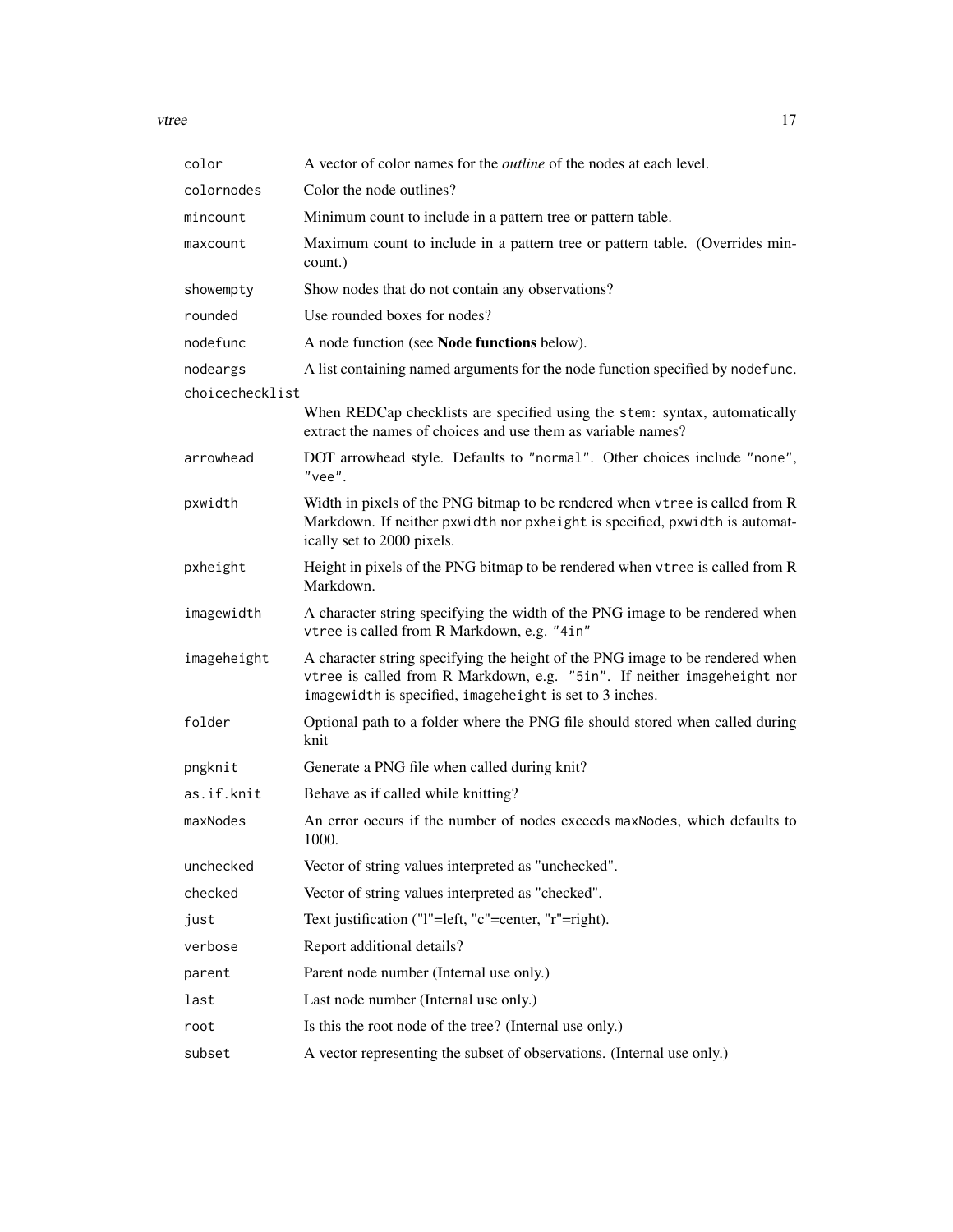#### <span id="page-17-0"></span>Value

The value returned by vtree varies depending on both the parameter values specified and the context in which vtree is called.

First, there are two special cases where vtree does not show a variable tree:

- If ptable=TRUE, the return value is a data frame representing a pattern table.
- Otherwise, if getscript=TRUE, the return value is a character string, consisting of a DOT script that describes the variable tree.

If neither of the above cases applies, the return value is as follows. If knitting is *not* taking place (such as when vtree is used interactively):

• the return value is an object of class htmlwidget (see [DiagrammeR\)](#page-0-0). It will intelligently print itself into HTML in a variety of contexts including the R console, within R Markdown documents, and within Shiny output bindings.

If knitting *is* taking place:

- If pngknit=TRUE (the default), the return value is a character string of pandoc markdown code to embed a PNG file with fully-specified path. The character string will have class knit\_asis so that knitr will treat it as is (the effect is the same as the chunk option results = 'asis') when it is written to the output. (See ?knitr::asis\_output)
- If pngknit=FALSE, the return value is the same as when knitting is not taking place, i.e. an object of class htmlwidget.

### Nested list returned as the 'info' attribute

- The top level of the list represents the root node. Within this list is a list named after the first variable in the tree.
- In turn, within this list are lists named after the observed values of that variable.
- In turn, each of these lists is an element named after the next variable in the tree.
- And so on  $\ldots$

The root element as well as each list element named after a value of a variable also contains elements .n (representing the number of observations), .pct (representing the percentage), and .txt (representing additional text such as summaries).

#### R Markdown

As noted in the Value section above, vtree has special support for R Markdown.

By default, when knitting an R Markdown file, vtree generates PNG files and embeds them automatically in the output document. This feature is needed when knitting to a .docx file. When knitting to HTML, it is not necessary to generate PNG files because HTML browsers can directly display htmlwidgets.

To generate htmlwidgets instead of PNG files, specify pngknit=FALSE. (Note, however, that there are some advantages to embedding PNG files in an HTML file. For example, some browsers perform poorly when numerous htmlwidgets are included in an HTML file.)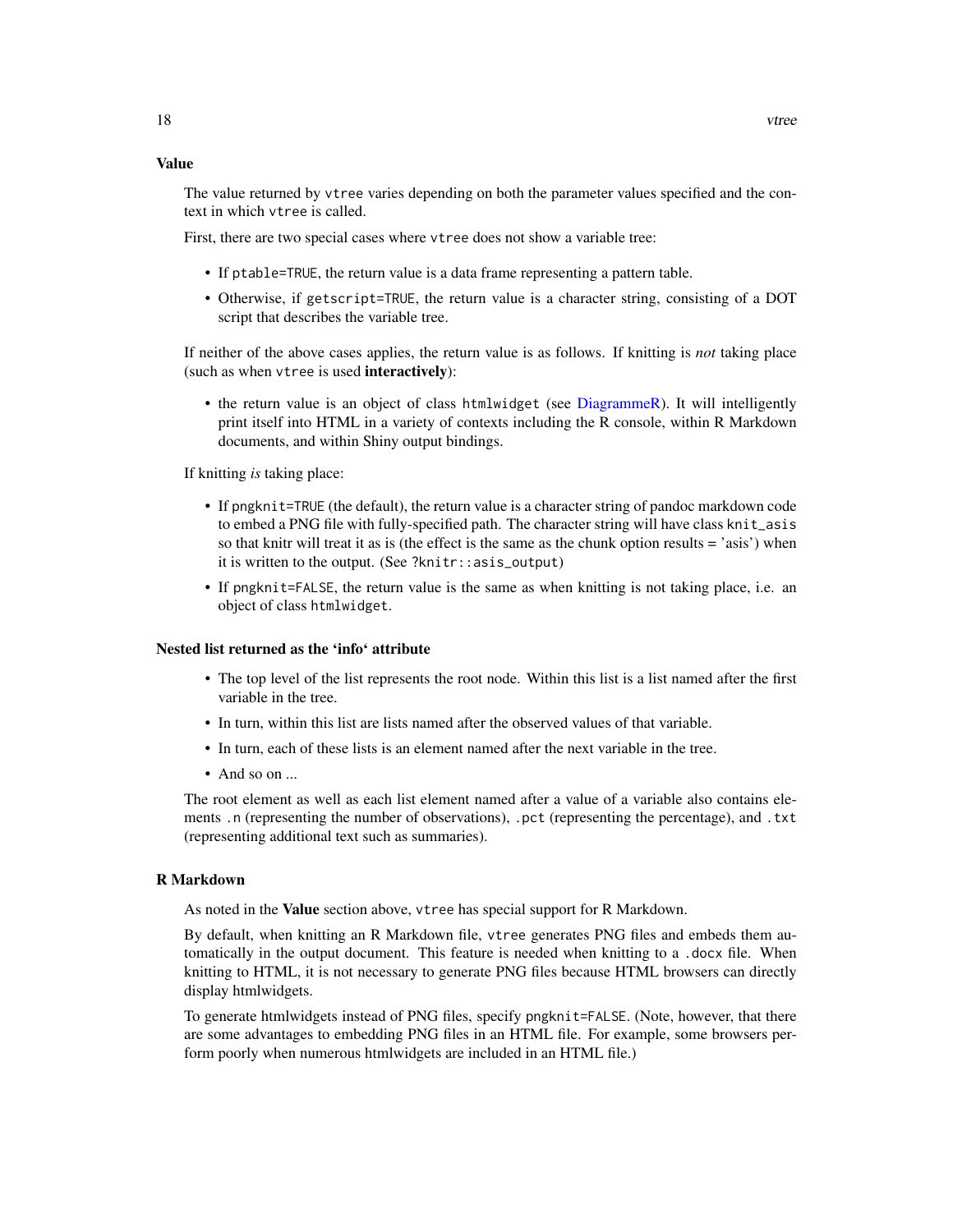When PNG files are generated, they are stored by default in a temporary folder. The folder can also be specified using the folder parameter. (Using the base R function options, a custom option vtree\_folder is used to automatically keep track of this.) Successive PNG files generated by an R Markdown file are named vtree1.png, vtree2.png, etc. (A custom option vtree\_count is used to automatically keep track of the number of PNG files.)

#### Displaying summary information

The summary parameter allows you to specify information to display in each node. The parameter can be specified as a vector of character strings, where each element represents a different variable to summarize. When an element of summary is specified as a single variable name, the following default set of summary statistics is shown: the variable name, number of missing values, mean and standard deviation, median and interquartile range and range. A customized summary is shown when an element of summary is specified as a character string with the following structure:

- First, the name of the variable for which a summary is desired.
- Next a space.
- The remainder of the string specifies what to display, with text as well as special codes (see **Summary codes** below) to indicate the type of summary desired and to control which nodes display the summary, etc.

#### Summary codes

- %mean% mean. Variant %meanx% does not report missing values.
- %SD% standard deviation. Variant %SDx% does not report missing values.
- %sum% sum. Variant %sumx% does not report missing values.
- %min% minimum. Variant %minx% does not report missing values.
- %max% maximum. Variant %maxx% does not report missing values.
- %range% range. Variant %rangex% does not report missing values.
- %pX% Xth percentile, e.g. p50 means the 50th percentile
- % median% median. Variant % medianx% does not report missing values.
- %IQR% interquartile range. Variant %IQRx% does not report missing values.
- %npct% number and percentage of TRUE values
- %pct% percentage of TRUE values
- *%freqpct% frequency and percentage of values of a variable. Variant %freqpct\_% shows each* value on a separate line
- %freq% frequency of values of a variable. Variant %freq\_% shows each value on a separate line
- %list% list of the individual values. Variant %list\_% shows each value on a separate line
- %mv% the number of missing values
- %nonmv% the number of non-missing values
- %v% the name of the variable
- %noroot% flag: Do not show summary in the root node.

#### vtree 19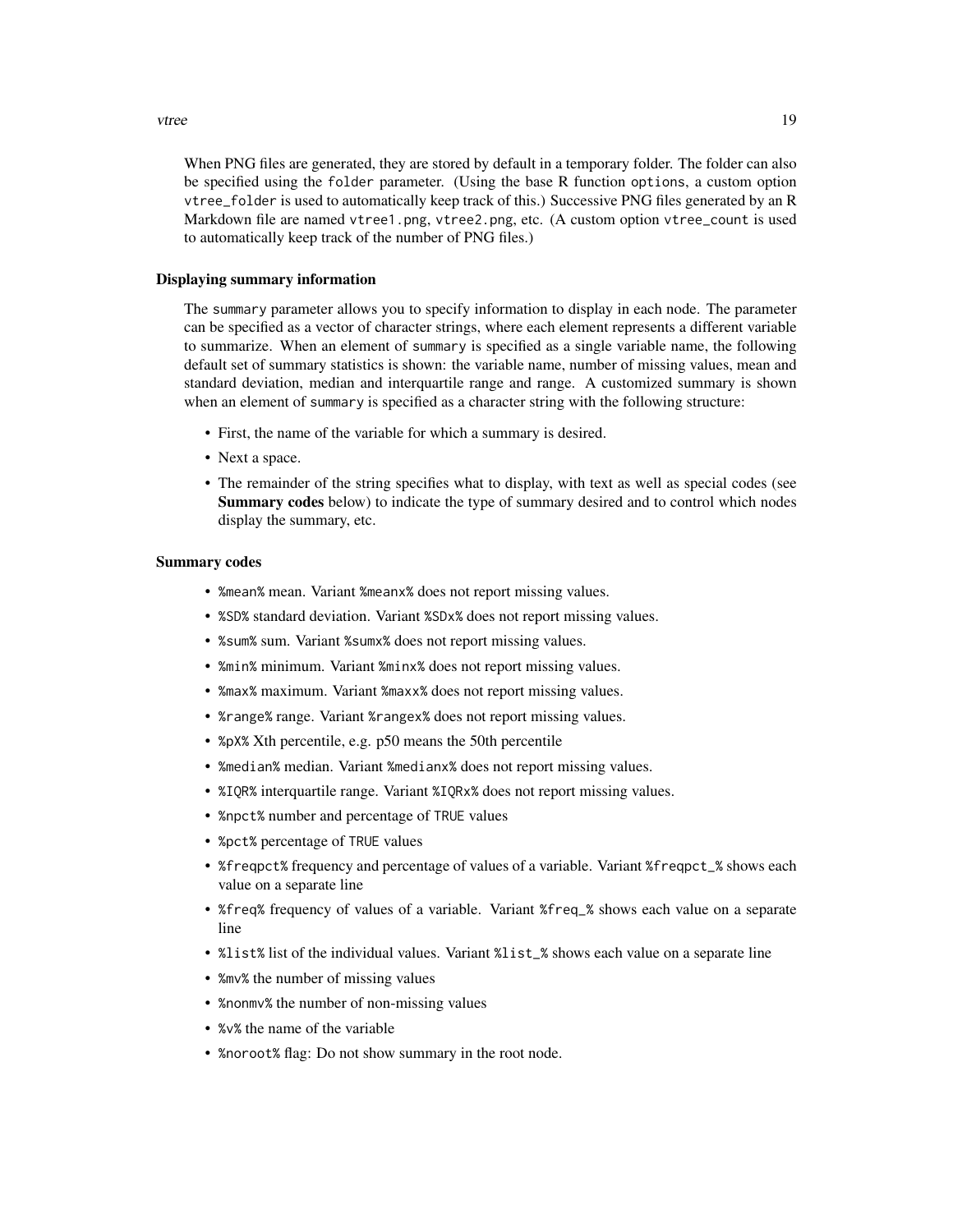- %leafonly% flag: Only show summary in leaf nodes.
- %var=V% flag: Only show summary in nodes of variable V.
- %node=N% flag: Only show summary in nodes with value N.
- %trunc=n% flag: Truncate the summary to the first n characters.

#### Formatting codes

Formatting codes for the text argument. Also used by labelnode and labelvar.

- \n line break
- $\bullet \star \dots \star$  italics
- $\bullet$  \*\*...\*\* bold
- $\land \dots \land$  superscript (using 10 point font)
- $\sim$ ... $\sim$  subscript (using 10 point font)
- %%red ...%% display text in red (or whichever color is specified)

# Palettes

The following palettes (obtained from RColorBrewer) are used in the order indicated:

| 1 Reds                     |  | 5 Purples 9 YlOrBr 13 RdYlGn |  |
|----------------------------|--|------------------------------|--|
| 2 Blues                    |  | 6 YlGn 10 PuBuGn 14 Set1     |  |
| 3 Greens 7 PuBu 11 BuPu    |  |                              |  |
| 4 Oranges 8 PuRd 12 YlOrRd |  |                              |  |

# Author(s)

Nick Barrowman <nbarrowman@cheo.on.ca>

# Examples

```
# Call to vtree
vtree(FakeData,"Sex Severity")
# R Markdown inline call to vtree
# `r vtree(FakeData,"Sex Severity")`
# A single-level hierarchy
vtree(FakeData,"Severity")
# A two-level hierarchy
vtree(FakeData,"Severity Sex")
# Rename some nodes
```
vtree(FakeData,"Severity Sex",labelnode=list(Sex=(c("Male"="M","Female"="F"))))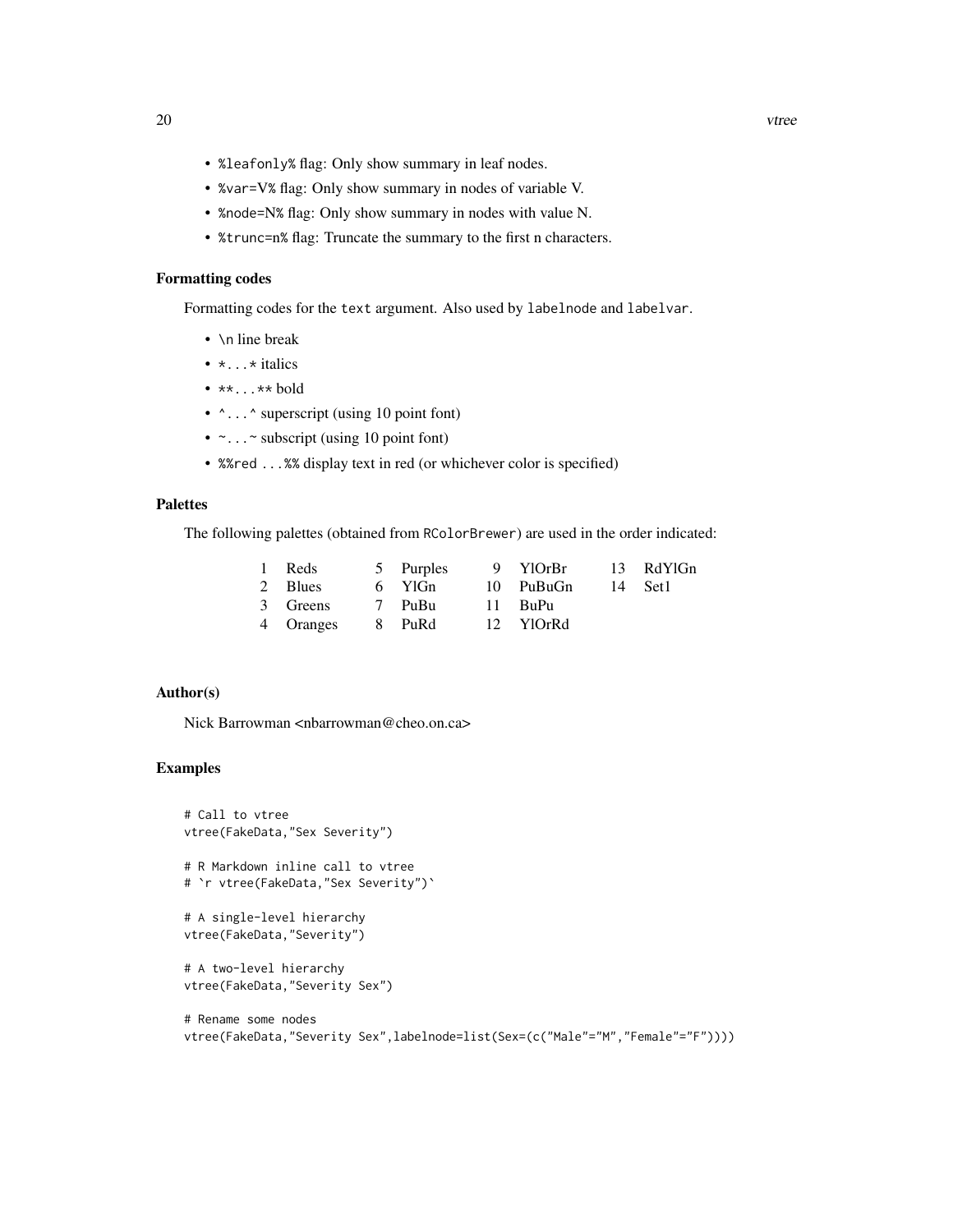# <span id="page-20-0"></span>vtreeOutput 21

```
# Rename a variable
vtree(FakeData,"Severity Sex",labelvar=c(Severity="How bad?"))
# Show legend. Put labels on the same line as counts and percentages
vtree(FakeData,"Severity Sex Viral", sameline=TRUE, showlegend=TRUE)
# Using the summary parameter to list ID numbers (truncated to 40 characters) in specified nodes
vtree(FakeData,"Severity Sex",summary="id \nid = %list% %var=Severity% %trunc=40%")
# Adding text to specified nodes of a tree ("targeted text")
vtree(FakeData,"Severity Sex",ttext=list(
 c(Severity="Severe",Sex="M",text="\nMales with Severe disease"),
 c(Severity="NA",text="\nUnknown severity")))
```
<span id="page-20-1"></span>vtreeOutput *vtree widget*

#### Description

Shiny bindings for vtree. It is actually a wrapper around [grViz](#page-0-0).

#### Usage

```
vtreeOutput(outputId, width = "100%", height = "100%")
```
#### Arguments

| outputId      | output variable to read from                                                                                 |
|---------------|--------------------------------------------------------------------------------------------------------------|
| width, height | must be a valid CSS unit in pixels or a number, which will be coerced to a string<br>and have "px" appended. |

# See Also

[renderVtree](#page-6-1)

Other Shiny Functions: [init\\_js\(](#page-0-0)), [inlineCssSetup\(](#page-0-0)), [renderVtree\(](#page-6-1)), [use\\_svgzoom\(](#page-7-1))

# Examples

```
## Not run:
library(shiny)
library(vtree)
ui <- fluidPage(
  vtreeOutput("vtree", width = "100%", height = "800px")
)
server <- function(input, output, session) {
  output$vtree <- renderVtree({
```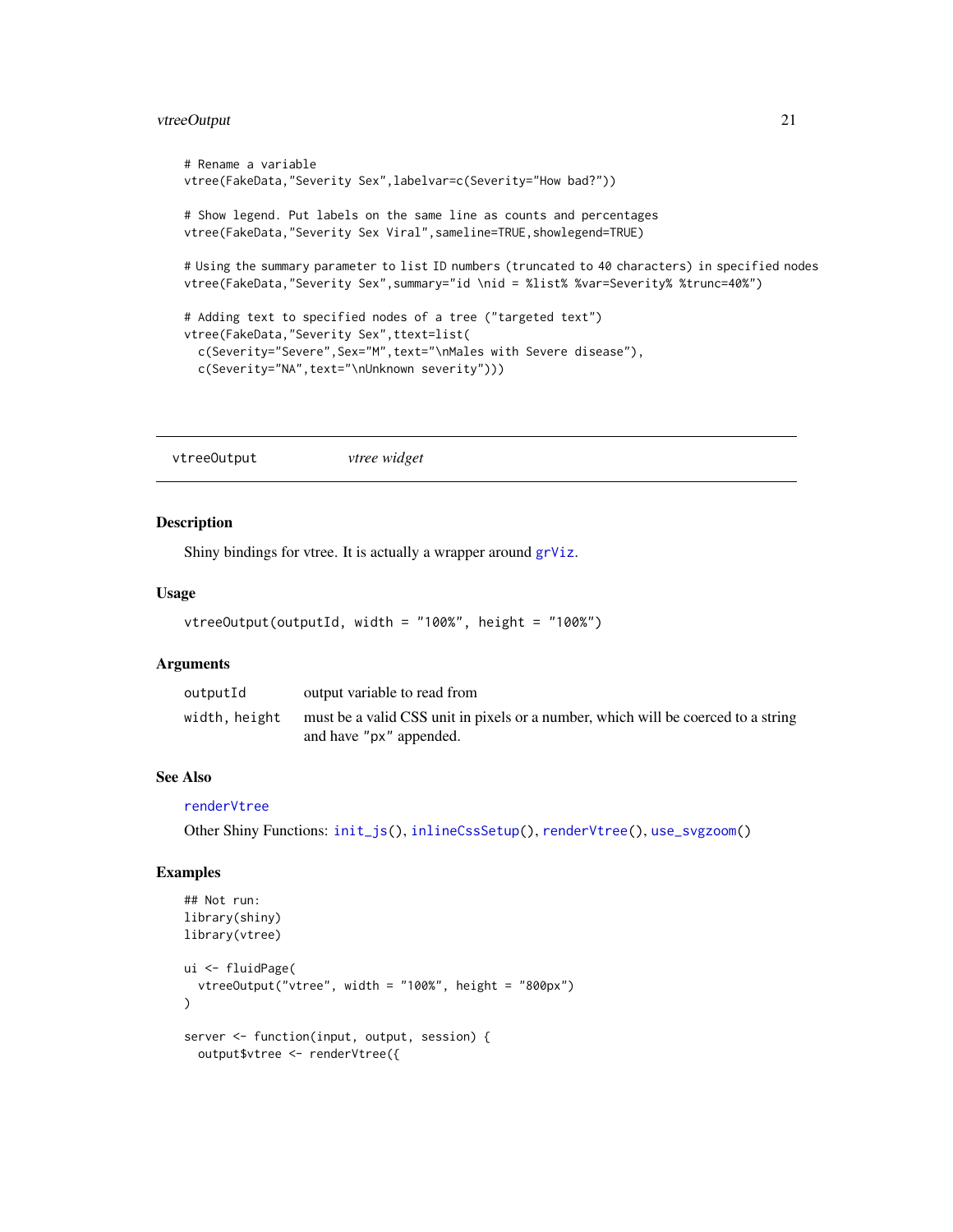# 22 vtreeOutput

```
vtree(FakeData,"Severity Sex",
          labelnode=list(Sex=(c("Male"="M","Female"="F"))),
          pngknit=FALSE)
 })
}
shinyApp(ui, server)
## End(Not run)
```